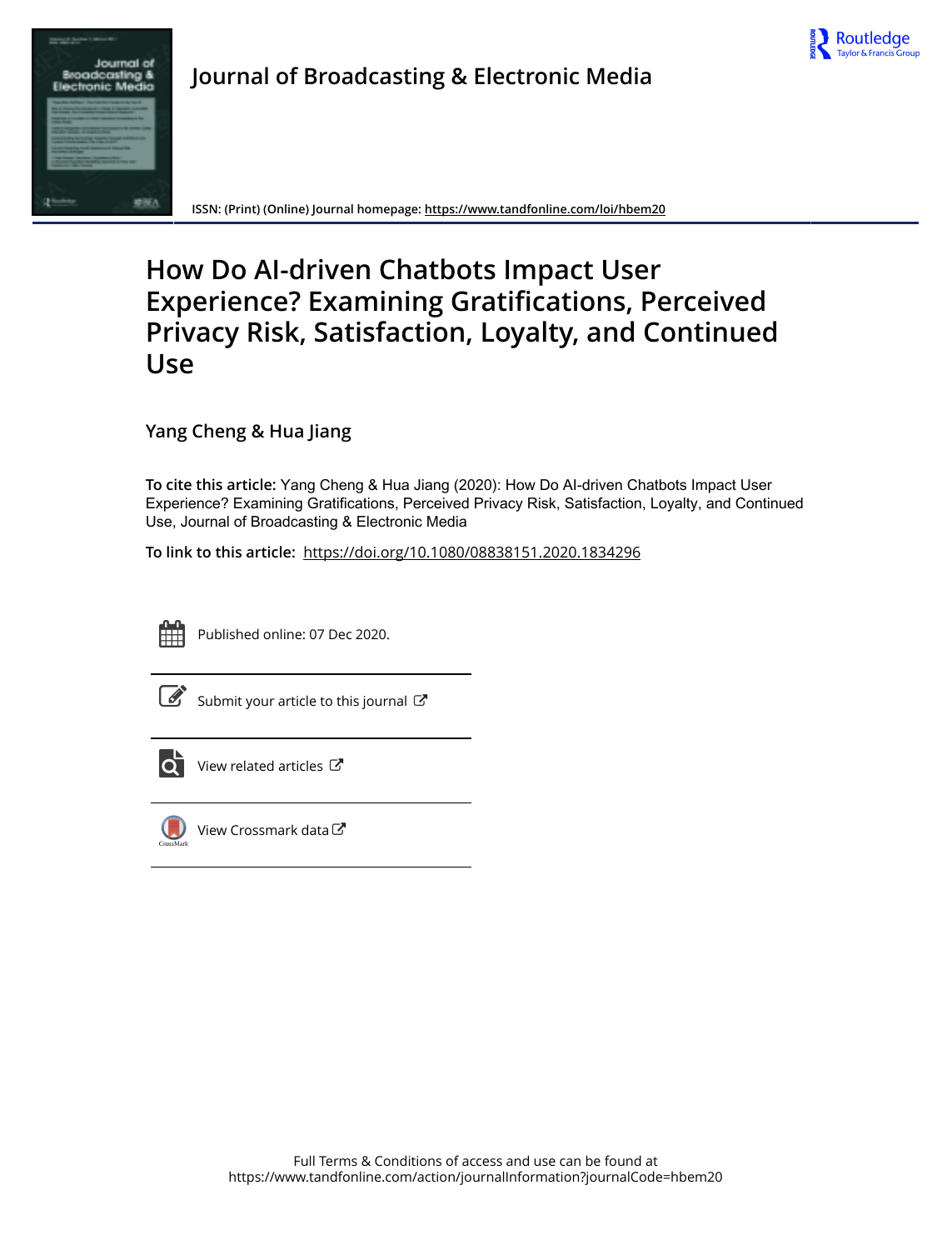

Check for updates

# **How Do AI-driven Chatbots Impact User Experience? Examining Gratifications, Perceived Privacy Risk, Satisfaction, Loyalty, and Continued Use**

Yan[g](http://orcid.org/0000-0002-0321-7956) Cheng [a](#page-1-0)nd Hua Jiang<sup>[b](#page-1-0)</sup>

<span id="page-1-0"></span><sup>a</sup>Department of Communication, North Carolina State University, Raleigh, NC, USA; <sup>b</sup>S.I. Newhouse School of Public Communications, Syracuse University, Syracuse, NY, USA

#### **ABSTRACT**

This study examined how artificial intelligence (AI) driven chatbots impact user experience. It collected survey data from 1,064 consumers who used any chatbot service from the top 30 brands in the U.S. Results indicated that utilitarian (information), hedonic (entertainment), technology (media appeal), and social (social presence) gratifications obtained from chatbot use positively predicted users' satisfaction with chatbot services of their selected brand. In contrast, perceived privacy risk associated with chatbot use reduced user satisfaction. Data also demonstrated that user satisfaction positively affected both the continued use intention of chatbot services and customer loyalty. Implications of this study are discussed.

<span id="page-1-3"></span><span id="page-1-1"></span>Since its foundation as an academic field in 1956, artificial intelligence (AI) has quickly revived itself and has widely influenced people's daily lives (Russell & Norvig, [2003](#page-23-0)). AI-driven media tools such as chatbots have energized many industry sectors with commercial success in recent decades (Cheng & Jiang, [2020](#page-20-0)). As Business Insider ([2020\)](#page-20-1) predicted, the chatbot market will increase by 29.7% annually, jumping from 2.6 USD billion in 2019 to 9.4 USD billion in 2024. Customer service is the fastest growing industry, using chatbots with an annual growth rate of 31.6% from 2019 to 2026. AI-based chatbots transform customers' experience for good and rapidly gain their popularity by interacting with users using natural dialogue. Chatbots not only allow immediate conversations on websites, social media, or instant messaging apps at any place (Hagberg et al., [2016\)](#page-21-0), but they also provide customized language mimicking human speech to improve user

<span id="page-1-2"></span>**CONTACT** Yang Cheng **⊗** ycheng20@ncsu.edu **Department of Communication**, North Carolina State University, Raleigh, NC, USA

<sup>© 2020</sup> Broadcast Education Association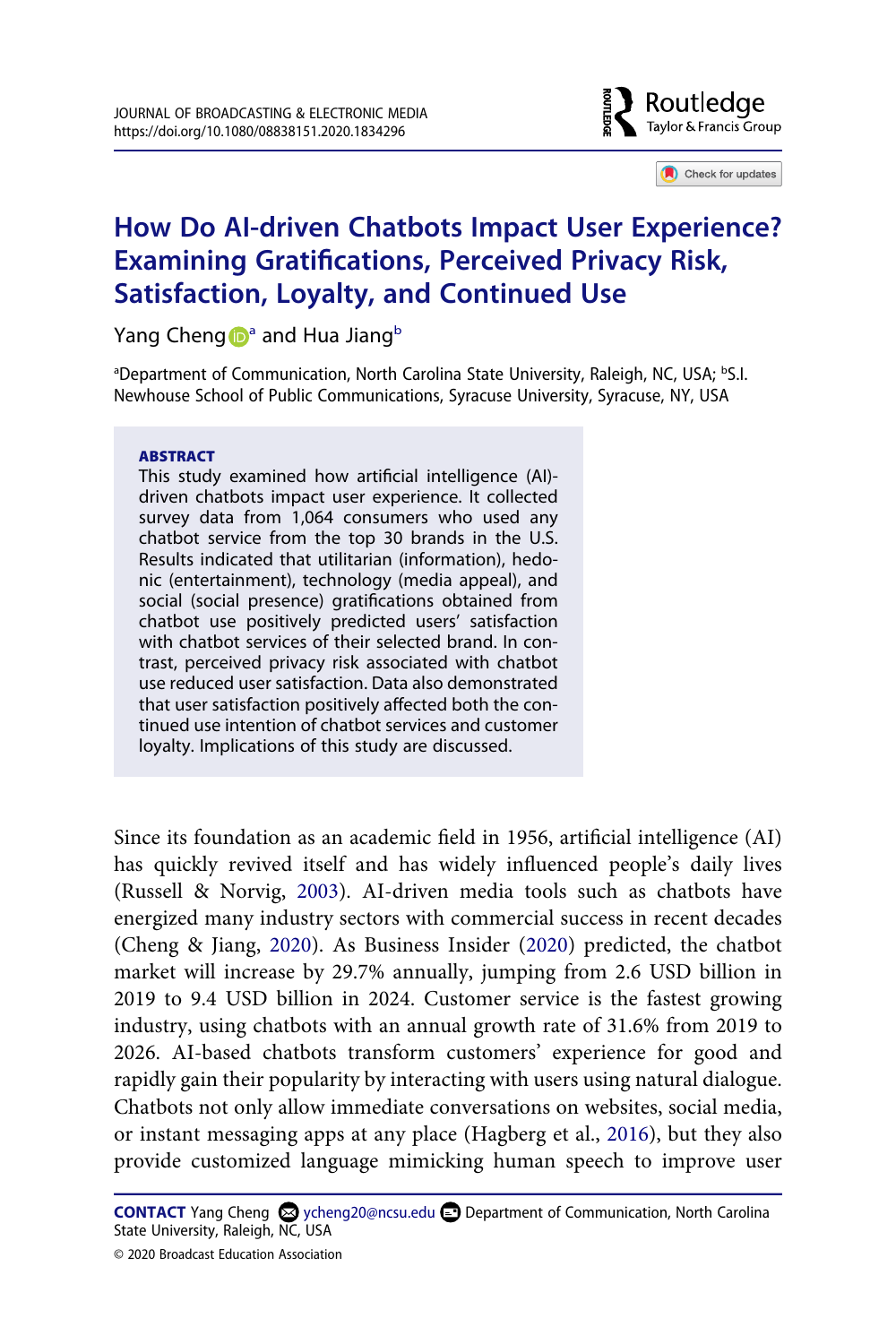<span id="page-2-5"></span>experience and cultivate customer loyalty (Huang & Rust, [2018\)](#page-21-1). Worldwide, about 1.4 billion people use chatbots daily. In the U.S., 27% of adults have used chatbots for shopping at least once, and nearly 40% of them favor this kind of shopping experience (Jovic, [2020\)](#page-22-0).

<span id="page-2-8"></span><span id="page-2-6"></span><span id="page-2-4"></span><span id="page-2-3"></span><span id="page-2-0"></span>With the increasing role of AI chatbots in aiding business communication objectives, scholars such as Chung et al's study, [\(2018](#page-20-2)) began to investigate the associations between chatbot marketing efforts (e.g., problem-solving, customization, trendiness, interaction, and entertainment), communication quality, and customer satisfaction. However, the study by Chung et al's study, ([2018\)](#page-20-2) was limited by the generalizability of its data (157 Korean students), and it only examined a few luxury brands. Various brands have applied chatbots in their communication with customers (Forbes, [2017\)](#page-21-2). For instance, fans via Fandango's chatbots can easily review their favorite movies and book tickets through bots online. Chatbot digital solutions from Microsoft also provide customers personalized information and answer open-ended questions through Azure cognitive research in both the U.S. and China (Yao, [2017\)](#page-23-1). However, existing literature is limited in terms of exploring chatbots' applications in business communication. Nor is there communication research on uses and gratifications (U&G) of chatbots users, given that the focus has largely been on traditional and social media users (e.g., Ancu & Cozma, [2009;](#page-19-0) Cheng et al., [2015](#page-20-3); Papacharissi & Mendelson, [2011](#page-22-1)). Only a few scholars, such as Brandtzaeg and Følstad [\(2017](#page-20-4)), have thematically content-analyzed respondents' descriptive answers about motivations to use chatbots. However, according to Bae [\(2018](#page-20-5)), motivations (i.e., gratifications-sought) differ from gratifications-obtained, with a significant discrepancy between them. Thus, the gratifications obtained by American customers from chatbots are yet to be fully understood. User satisfaction and intentions of continued use are crucial for long-term sustainability of chatbot services and corporate business communication. However, the current scholarship lacks empirical evidence about what type of gratifications might affect users' satisfaction and continued use online. Moreover, given that users' personal data sent to bots might be used for inappropriate commercial purposes (Sundar & Kim, [2019](#page-23-2)), we do not know how the perceived privacy risk of adopting corporate chatbot services relates to users' satisfaction online? Does user satisfaction predict the continued use of chatbot services and generate customer loyalty as well?

<span id="page-2-7"></span><span id="page-2-2"></span><span id="page-2-1"></span>To examine the above-mentioned questions and fill the gaps in the literature on digital media and business communication, we drew theoretical insights from different fields (i.e., uses and gratifications, consumer research, and technology adoption), and collected 1,064 valid customer responses toward the top 30 brands in the U.S. The contributions of this study are manifold. First, it enriches current U & G research by exploring key dimensions of gratifications obtained from chatbots serving brands across different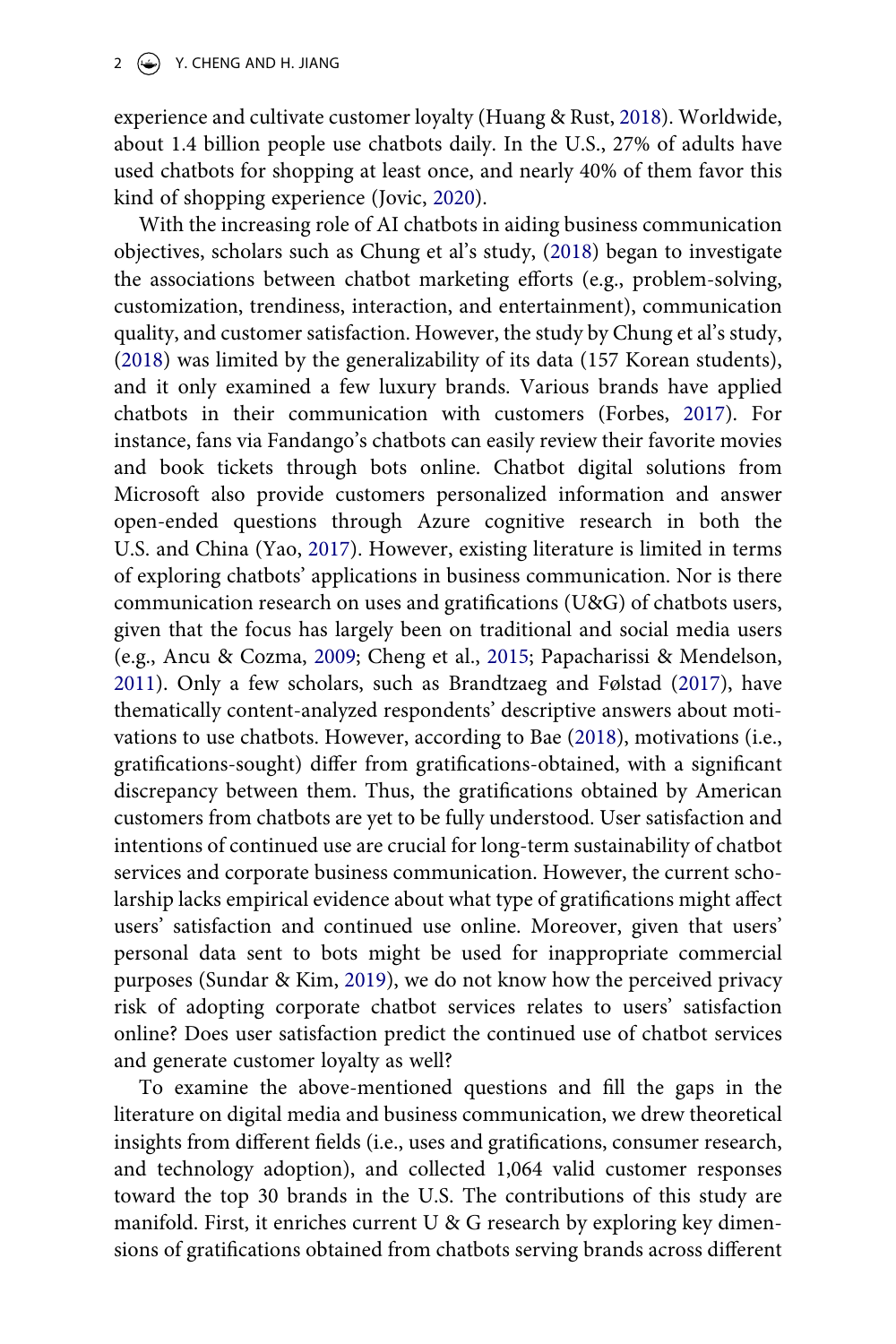markets (e.g., Healthtap, eBay, Starbucks, and Macy's) and how each gratification affects users' levels of satisfaction. Second, it enhances previous literature on the perceived privacy risk of smart media by examining the extent to which privacy concerns have a role in affecting user satisfaction. Third, this research extends U&G's explanatory ability in customer service domains by establishing a theoretical framework to understand the smart media effects and the ultimate impact of AI-enabled chatbots on business outcomes. These outcomes include customer loyalty and continued use of chatbot services, which are key to long-term strategic goals of corporations. Last but not least, this study provides managerial implications for professionals on how to improve the user experience of chatbots by understanding their attitudes and behavior, facilitating customers' continued use of smart media for corporate communication, and building loyal customer responses to businesses.

#### **Literature Review**

# *Gratifications Obtained from Chatbots*

<span id="page-3-2"></span>Originating from radio communication research, U&G theory has progressively evolved into an important mass communication paradigm used to understand why people use media and the gratifications that obtain through proactive media consumption (Rubin, [1983\)](#page-23-3). Scholars have applied this theory in traditional media research such as television (Rubin, [1983](#page-23-3)), internet research (Diddi & LaRose, [2006](#page-20-6); Stafford et al., [2004](#page-23-4)), cell phone (Wei & Lo, [2006\)](#page-23-5), and satellite radio (Lin, [2006\)](#page-22-2). For example, prior research indicates that people watch television to seek hedonic gratification (i.e., passing time, entertainment and escaping), utilitarian gratification (i.e., information seeking), and social gratification (i.e., companionship) (Rubin, [1983](#page-23-3)).

<span id="page-3-5"></span><span id="page-3-4"></span><span id="page-3-3"></span><span id="page-3-1"></span><span id="page-3-0"></span>With the booming of new media technologies, scholars extended the U&G theory in the context of MySpace (Ancu & Cozma, [2009\)](#page-19-0), podcast (Perks et al., [2019](#page-23-6)), Facebook (Ferris & Hollenbaugh, [2018](#page-21-3); Papacharissi & Mendelson, [2011](#page-22-1)), and social network sites on mobile devices (Cheng et al., [2015;](#page-20-3) [2019a](#page-20-7)). For instance, research identified nuanced user motivations for using mobile messaging tools (i.e., WeChat), such as hedonic (i.e., perceived enjoyment; passing time), technological (i.e., media appeal), social (i.e., social interaction, social presence), and utilitarian gratifications (i.e., self-presentation; information documentation, and information sharing) (Gan & Li, [2018](#page-21-4)). Balakrishnan and Griffths ([2017](#page-20-8)) studied YouTube addiction and categorized four main types of gratifications, which included (1) content gratifications for information sharing and self-documentation, (2) process gratification for entertainment, passing time, and self-expression, (3)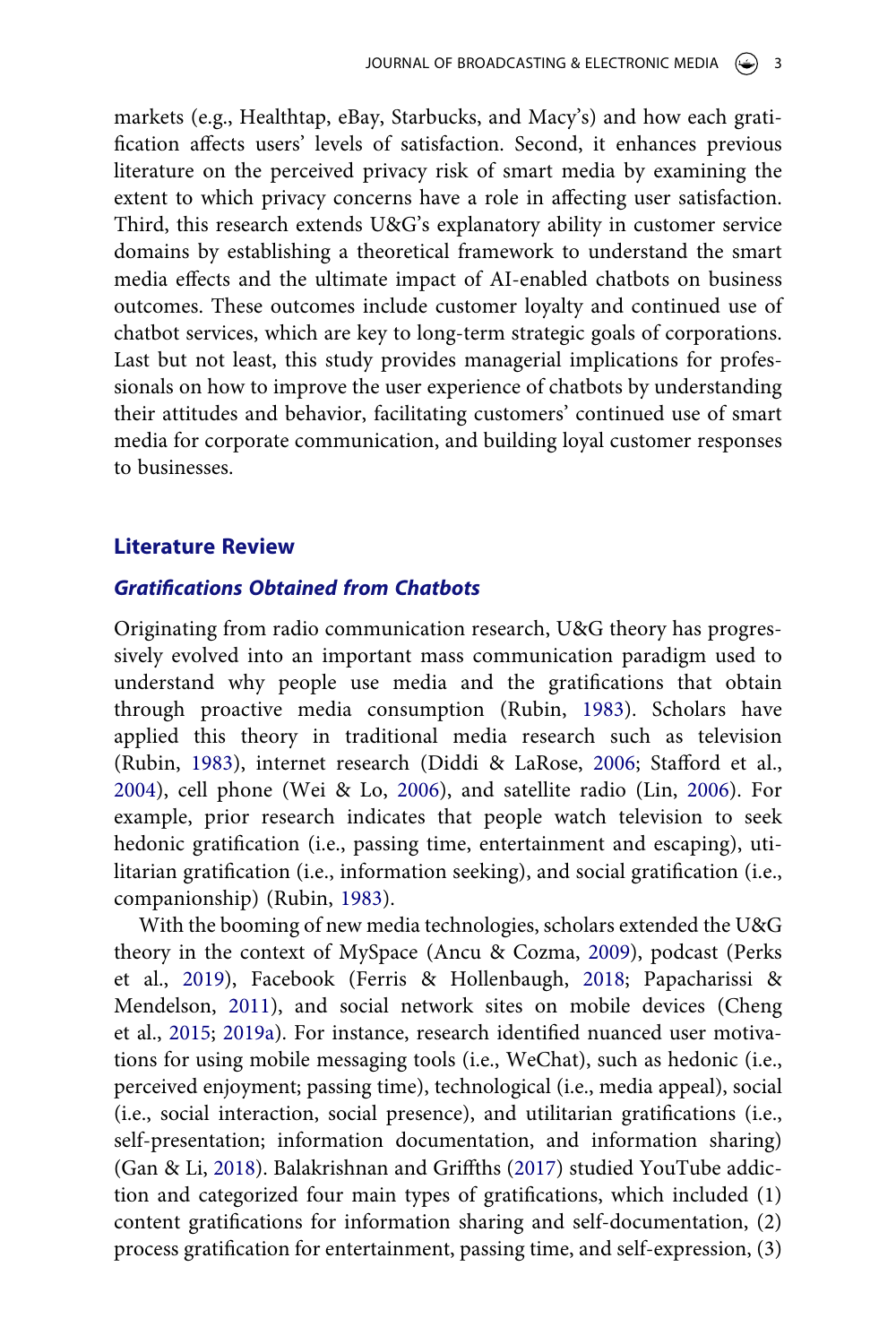$4 \quad (*)$  Y. CHENG AND H. JIANG

technology gratification for medium appeal and convenience, and (4) social gratification.

<span id="page-4-4"></span>Based on an overview of U & G theory and associated theoretical constructs, we adopted the concept of "users" from Sundar and Limperos [\(2013](#page-23-7)) to describe consumers who are actively using chatbot services from top brands online. We focused on gratifications that the users actually experienced through accessing chatbot services, and logically clustered these obtained gratifications into four categories, as follows.

# *Utilitarian Gratification (Information)*

Utilitarian gratification refers to the fulfillment of individuals' utility needs such as information seeking or self-presentation (Papacharissi & Mendelson, [2011](#page-22-1)). In prior U & G studies, utilitarian gratification has been one of the most important outcomes (Balakrishnan & Griffths, [2017](#page-20-8)). In this study, we focused on cognitive information needs, a typical utilitarian gratification facilitating information sharing or seeking needs via the medium, where information could be transmitted in any mode such as text, pictures, and videos. In the past, providing information on products/services/brands has been recognized as one of the basic functions of chatbots in marketing communication. In luxury branding, for instance, customers appreciated Gucci's chatbots, as they rendered useful personalized information and valuable engagement to each customer (Sangar, [2012](#page-23-8)).

# <span id="page-4-3"></span>*Hedonic Gratifications (Entertainment)*

<span id="page-4-1"></span>The second category highlights the gratification that users can obtain for fun or enjoyment to achieve emotional support. As previous research indicates, hedonic gratification is a crucial element that could explain why people use commercial websites (Stafford et al., [2004](#page-23-4)), cellphones (Wei & Lo, [2006\)](#page-23-5), or mobile messaging tools (Cheng et al., [2019b;](#page-20-9) Gan & Li, [2018\)](#page-21-4). AI-powered smart media such as chatbots were initially designed for entertainment by using simple machine languages to respond to user inputs online (Atwell & Shawar, [2007\)](#page-19-1). Through descriptive interviews, Brandtzaeg and Følstad ([2017\)](#page-20-4) showed that chatbots could fulfill the human needs of killing time and seeking fun. In this study, we choose entertainment as a typical hedonic gratification that users might obtain for fun or enjoyment by interacting with chatbots.

# <span id="page-4-0"></span>*Technology Gratification (Media Appeal)*

<span id="page-4-2"></span>The third category we choose is technology gratification, meaning the ability of new technology to reach individuals immediately and easily (Liu et al., [2016](#page-22-3)). Cheng et al. ([2015](#page-20-3)) found that the use of social media tools on mobile devices could fulfill users' technology gratifications to assess and respond to information at any time and anywhere. Wei and Lo ([2006\)](#page-23-5) adopted the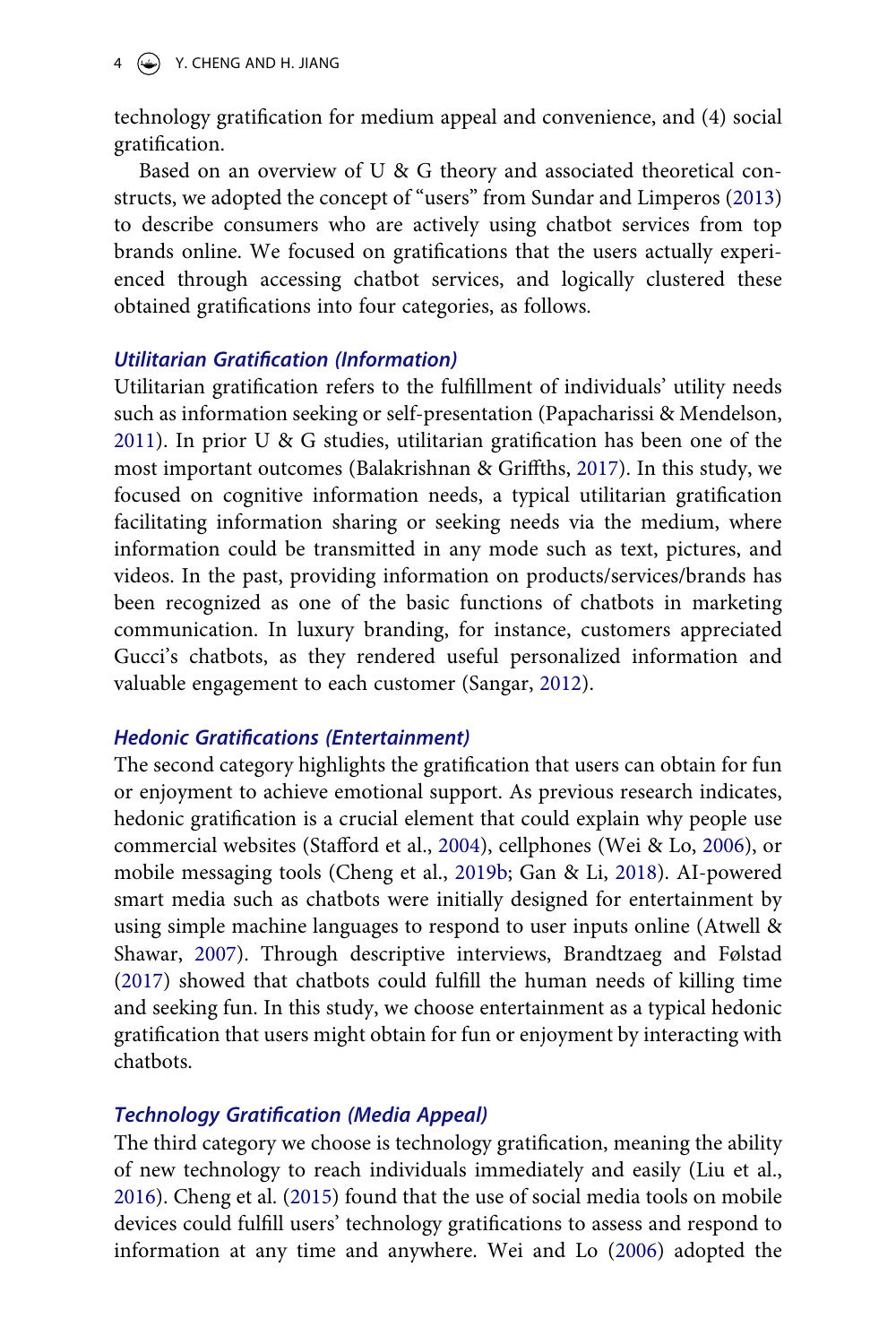<span id="page-5-3"></span>notion of technology gratifications to discuss the immediate responses that cell phones evoke among adopters. Referring to the extent to which a medium could support individuals to communicate with others in an easy and efficient way, media appeal has been considered as a technology gratification in past literature. James et al. ([1995\)](#page-22-4) found that media appeal increases bulletin boards' ability to reach individuals broadly. Following this approach, Liu et al. [\(2016](#page-22-3)) examined users' technology gratifications such as media appeal on microblogs. Balakrishnan and Griffths [\(2017](#page-20-8)) stated that users achieved medium appeal by engaging on YouTube instead of other types of media. In this study, we focus on media appeals of chatbots, where the functions of interactivity and accessibility are technologically supported via various devices and platforms (Eeuwen, [2017\)](#page-20-10). Moreover, compared to human agents, machine agents might be more objective, and they could solve problems more precisely and efficiently, thereby contributing to stronger medium appeals among current adopters (Sundar & Kim, [2019\)](#page-23-2).

# <span id="page-5-1"></span>*Social Gratification (Social Presence)*

<span id="page-5-4"></span>Social gratification is defined as a unique category in enhancing interactions between media users and others (Stafford et al., [2004](#page-23-4)). Literature has extensively discussed how social media tools could increase social gratifications such as social interactions and social presence. For instance, Xu et al. ([2012](#page-23-9)) adopted social presence theory to examine the degree to which a person uses a medium to establish a psychological sense of connecting with others. They found that social presence was an important social gratification that facilitated interactions within social circles. In humanrobot communication, Brandtzaeg and Følstad [\(2017](#page-20-4))'s study indicated that people used "small-talk" orientated chatbots such as Jessie Humani for social interaction. Araujo [\(2018\)](#page-19-2) also suggested that users adopted agency bots because of their social presence, the feeling that another being "(living or synthetic) also exists in the world and appears to react to you" (Heeter, [1992,](#page-21-5) p. 265). In this study, we integrated social presence in the theoretical model to capture users' social gratification obtained via chatbot services.

<span id="page-5-2"></span><span id="page-5-0"></span>In sum, all four categories of gratifications-obtained mentioned above were included in the theoretical model, aiming to enrich discussions of smart media effects via examining information, entertainment, media appeal, and social presence as four dimensions.

# *User Satisfaction*

Satisfaction is a concept that has been frequently applied to measure the degree to which products/services fulfill customers' expectations in the field of business (Chung et al's study, [2018](#page-20-2)). According to the expectance-confirmation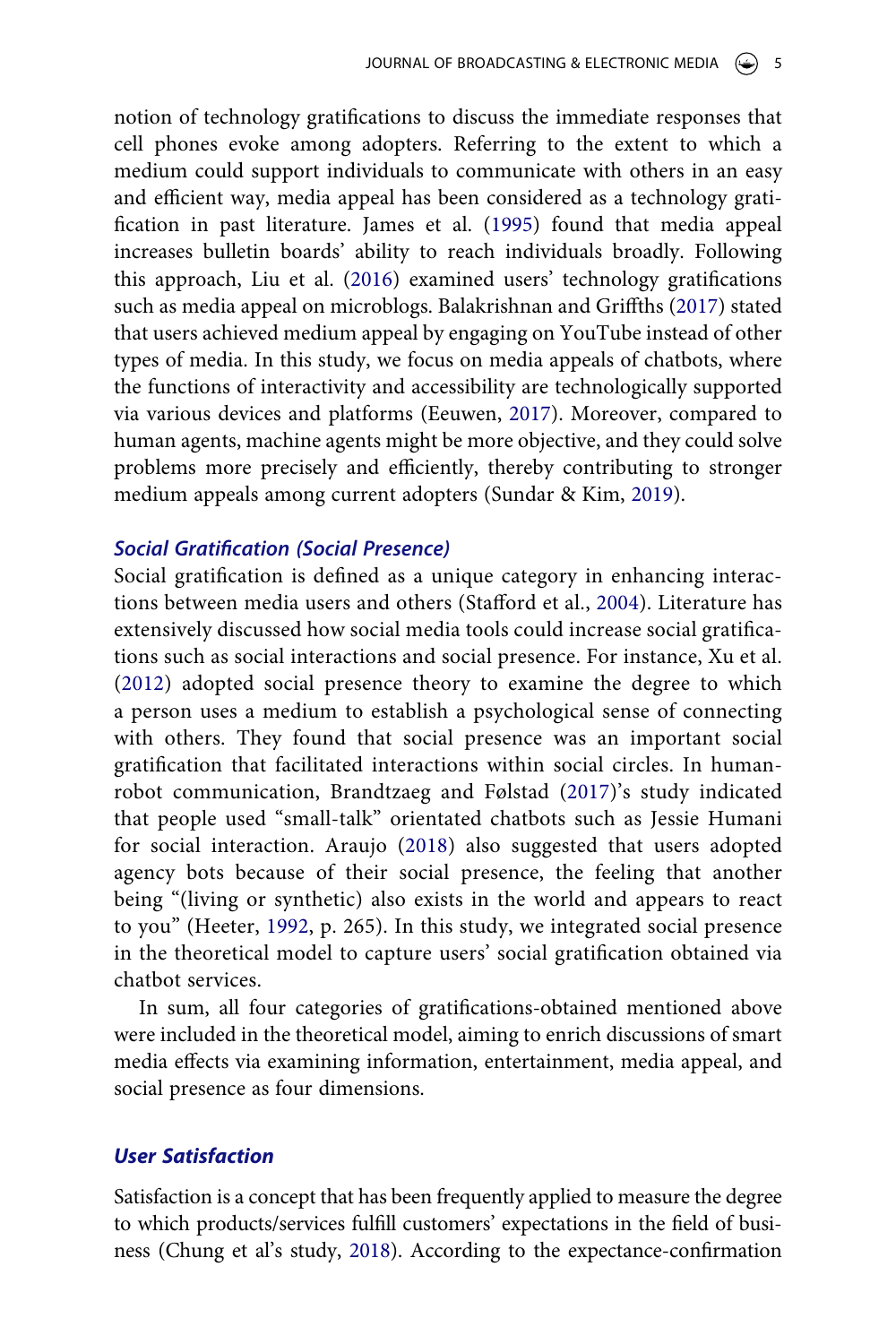$6 \leftrightarrow$  Y. CHENG AND H. JIANG

<span id="page-6-6"></span><span id="page-6-5"></span><span id="page-6-2"></span>model, if product/service performance exceeds customer expectations, then satisfaction could occur among customers (R. L. Oliver, [1980](#page-22-5)). In communication research, user satisfaction is a crucial indicator of user experience. Defined as a general feeling of pleasure resulting from habitual media consumption behavior, satisfaction encapsulates the long-term average outcome expectations (LaRose, [2010](#page-22-6), [2015\)](#page-22-7). According to Godlewski and Perse ([2010](#page-21-6)), gratifications-obtained subsequently determine how satisfied users are with their media usage. Previous research also identified that gratifications-obtained such as socialization and social support significantly influence users' satisfaction with SNSs use (Bae, [2018](#page-20-5)). Ryan et al. ([2006\)](#page-23-10) found a strong relationship between media appeal and satisfaction of intrinsic needs. Gogan et al.'s ([2018\)](#page-21-7) study demonstrated the positive and as well as correlations between utilitarian, hedonic, social gratifications, and user satisfaction. Based on the above-reviewed literature, we proposed H1.

<span id="page-6-7"></span><span id="page-6-3"></span>**H1**: Utilitarian (information) (H1a), hedonic (entertainment) (H1b), technology (media appeal) (H1c), and social (social presence) gratificationsobtained (H1d) are positively related to user satisfaction of using chatbot services.

#### *Perceived Privacy Risk*

<span id="page-6-8"></span><span id="page-6-4"></span><span id="page-6-1"></span><span id="page-6-0"></span>In addition to gratifications, this study also examined the perceived privacy risk to use chatbots, which refers to users' uncertainty about using chatbot services because of potential negative outcomes associated with the revealing of customers' personal information (Wang & Lin, [2017\)](#page-23-11). For instance, scholars found that when users get access to personalization services of websites, they have concerns about the amount of collected personal information (Ho, [2006](#page-21-8)). Sundar and Marathe [\(2010\)](#page-23-12) also mentioned that system-initiated personalization might bring the convenience of using websites, but it also increased users' privacy concerns. In the field of customer service, previous studies have indicated that new media tools such as mobile payment (Gao & Waechter, [2017\)](#page-21-9), mobile banking (Farah et al., [2018\)](#page-21-10), and smartwatches (Dehghani, [2018](#page-20-11)) contained a certain level of privacy risk, from user's perspective. Brands deploying chatbot services for business communication might also face the same challenges when consumers consider chatbot messaging irritating and threatening to their privacy (Eeuwen, [2017](#page-20-10)). When customers are purchasing products/service via chatbots, they might be placed in a dangerous situation with privacy invasion a when personal information–such as phone numbers, name, or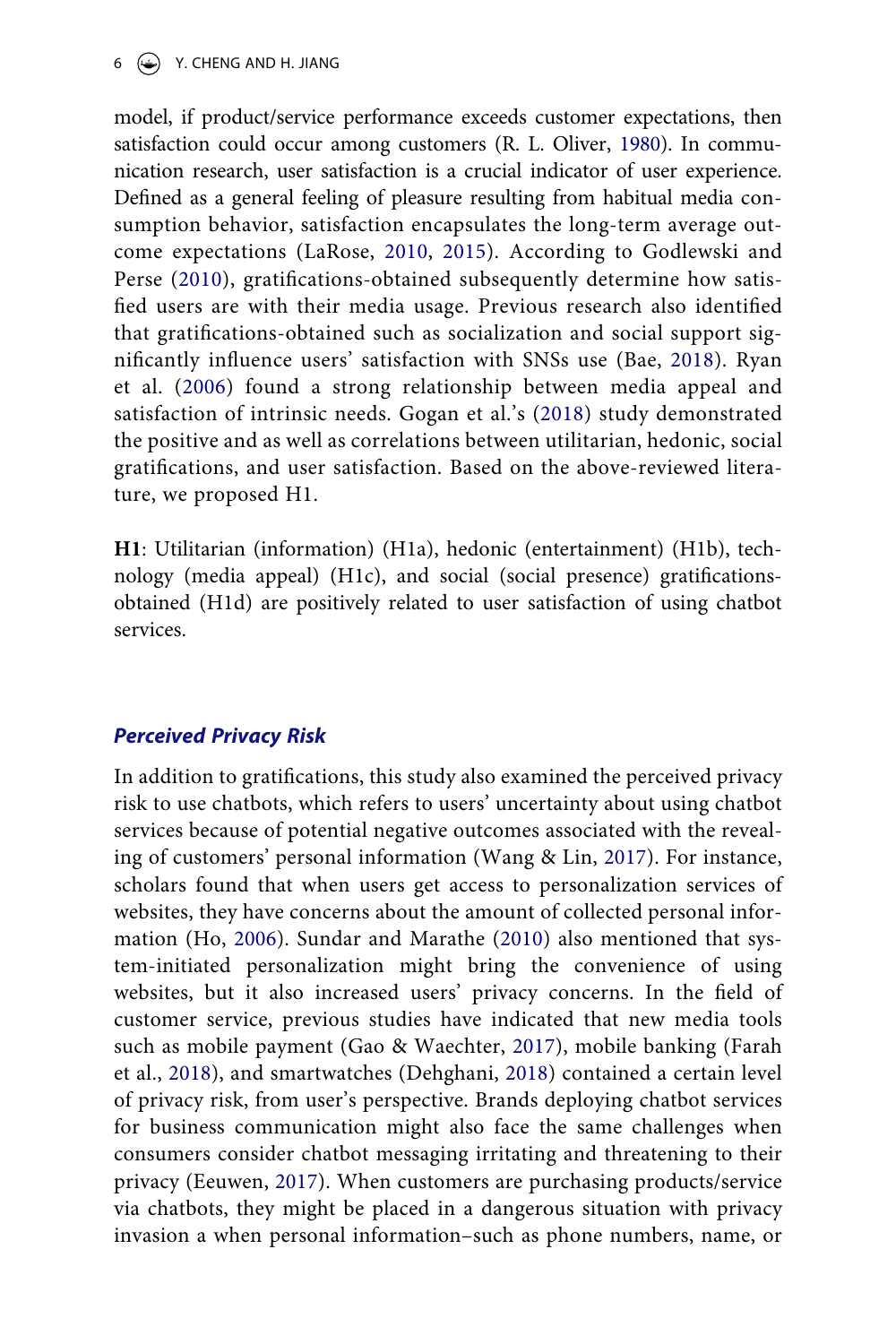address–are misused or shared with unauthorized third parties (Eeuwen, [2017](#page-20-10)).

<span id="page-7-4"></span>Scholars have explored the negative consequences of privacy risk on user satisfaction. For instance, Shankar et al. ([2003\)](#page-23-13) demonstrated that privacy and security concerns could reduce the level of customer satisfaction with the online environment. As chatbots have often been applied for business communication or e-commerce transactions, it is reasonable to hypothesize that customers' perceived privacy risk associated with using corporate chatbots will decrease the amount of satisfaction that customers have toward chatbot services. Thus, we proposed,

**H2**: Users' perceived privacy risk will negatively predict their satisfaction with chatbot services.

# *Continued Use of Chatbot Services*

<span id="page-7-3"></span>According to Bae [\(2018](#page-20-5)), intention refers to an individual's subjective probability that he/she will perform an actual behavior. In this study, we focused on the intentions of chatbot adopters to continue using it. This concept has been widely used in previous U & G literature to understand adopters' intentions of continued use and its relationship with user satisfaction (e.g., Chang & Zhu, [2012;](#page-20-12) R. L. Oliver, [1980;](#page-22-5) Papacharissi & Rubin, [2010](#page-22-8)). For instance, R. L. Oliver ([1980](#page-22-5)) theorized that satisfaction is positively associated with future intentions. Papacharissi and Rubin ([2010](#page-22-8)) indicated that user satisfaction on the internet leads to more active internet use. Chang and Zhu ([2012\)](#page-20-12) found that user satisfaction positively influenced users' continuance intention on SNSs. Zhao and Lu ([2012\)](#page-23-14) supported the strong association between user satisfaction and continuous intentions of using microblogging services. Based on the above-mentioned evidence between satisfaction and intentions of continued use, we proposed,

<span id="page-7-5"></span><span id="page-7-0"></span>**H3**: User satisfaction will positively predict continued intentions to use chatbot services.

### *Customer Loyalty*

<span id="page-7-2"></span><span id="page-7-1"></span>In addition to intentions of continued use, scholars (e.g., Fornell, [2007](#page-21-11)) believe that loyalty is an important outcome of user satisfaction. According to Godey et al. ([2016](#page-21-12)), loyalty has been widely examined as a nonrandom customer behavioral response in business communication research, which describes customers' long-term commitment to "re-buy[ing] or re-patrsonis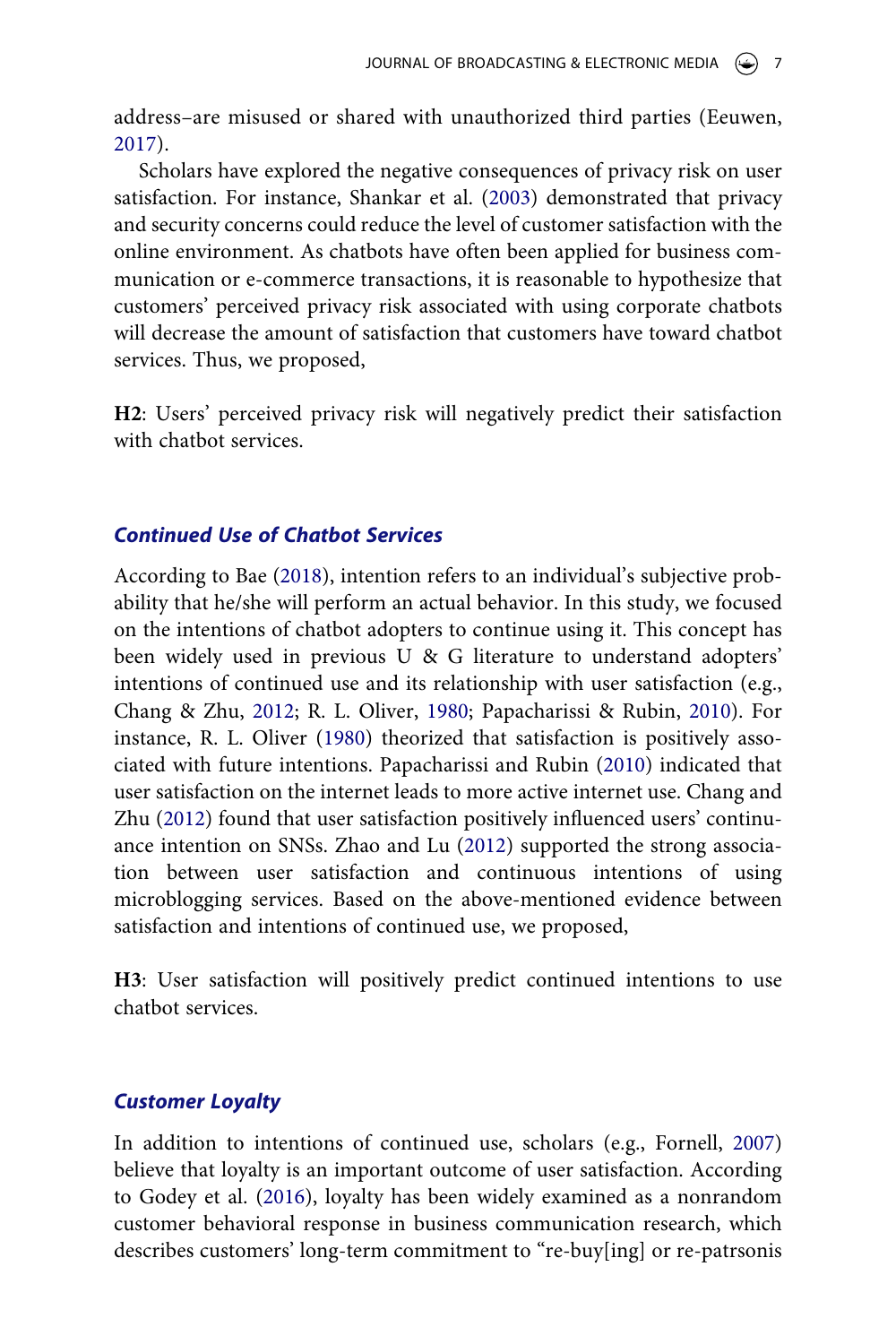$8 \quad (*)$  Y. CHENG AND H. JIANG

<span id="page-8-5"></span><span id="page-8-1"></span>[ing]" their preferred brands even when they are exposed to the marketing efforts of other competitive brands (R. Oliver, [1997](#page-22-9), p. 392). Previous research has identified the importance of user satisfaction in building loyalty among long-terms users (e.g., Bhattacherjee, [2001](#page-20-13)). For instance, the level of satisfaction that customers feel about a service encounter could also enhance the level of trust they have toward recommendation agents (Hess et al., [2009](#page-21-13)), and subsequently their intentions to purchase the products and/or services of a brand (Lu et al., [2016\)](#page-22-10). Fun and pleasure that customers perceive in using social media or chatbots can potentially result in a positive brand image, increased purchase intention, and enhanced brand awareness (Kim & Ko, [2010](#page-22-11), [2012\)](#page-22-12). Applying the reviewed literature into the context of the present study, we proposed,

<span id="page-8-4"></span><span id="page-8-3"></span>**H4**: User satisfaction with chatbot services will positively predict customer loyalty toward the brand.

<span id="page-8-2"></span><span id="page-8-0"></span>Furthermore, customer loyalty is likely to be correlated with their intentions of continued use of chatbot services. Based on agency theory, Bhattacherjee [\(2001\)](#page-20-13) showed that loyalty incentives could significantly influence the continuance intention of using electronic commerce service. Jung and Shin [\(2019](#page-22-13)) also indicated that the more likely that customers become loyal to the internet specialized banks, such as keeping the intentions of repetitive purchasing behavior and the willingness to recommend to others, the more likely they will continue using such financial services. We thus proposed,

**H5**: Customer loyalty toward the brand will positively predict continued use intentions of its chatbot services.

Based on the above-mentioned literature, we propose H1-H5, and the theoretical linkages between key variables are provided in [Figure 1–2](#page-9-0).

# **Method**

# *Procedures for Data Collection*

After receiving IRB approval of our research protocol, we created a survey through Qualtrics and collected data via Amazon Mechanical Turk (MTurk) in December 2018. An anonymous invitation link was sent to 1,800 participants, who lived in the U.S. with good performance (HIT approval rate > 98%) on MTurk to enforce high quality. Data collected via MTurk is of strong quality, and prior literature has also identified no statistically significant differences between an MTurk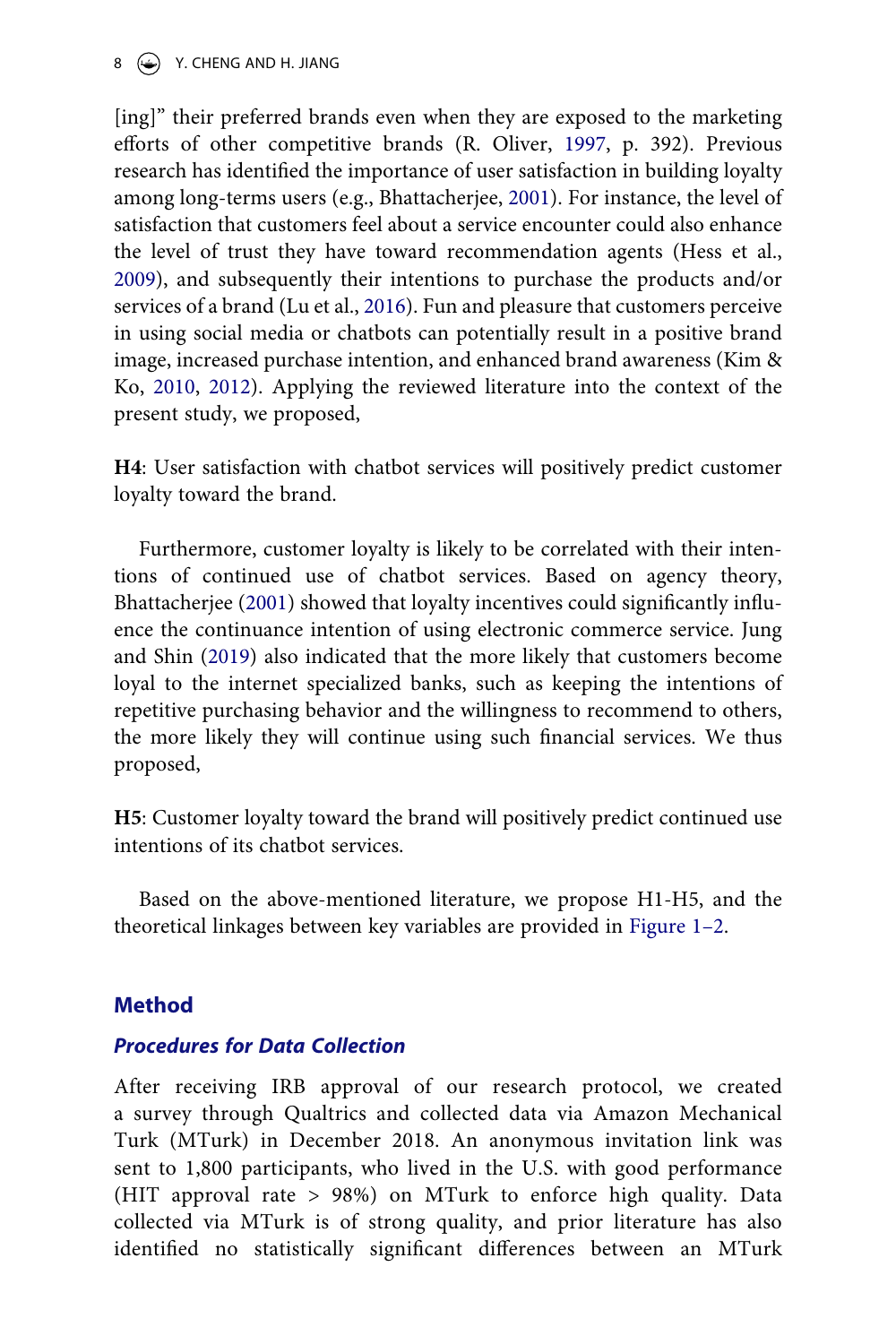<span id="page-9-0"></span>

Figure 1. The conceptual model. **Figure 1.** The conceptual model.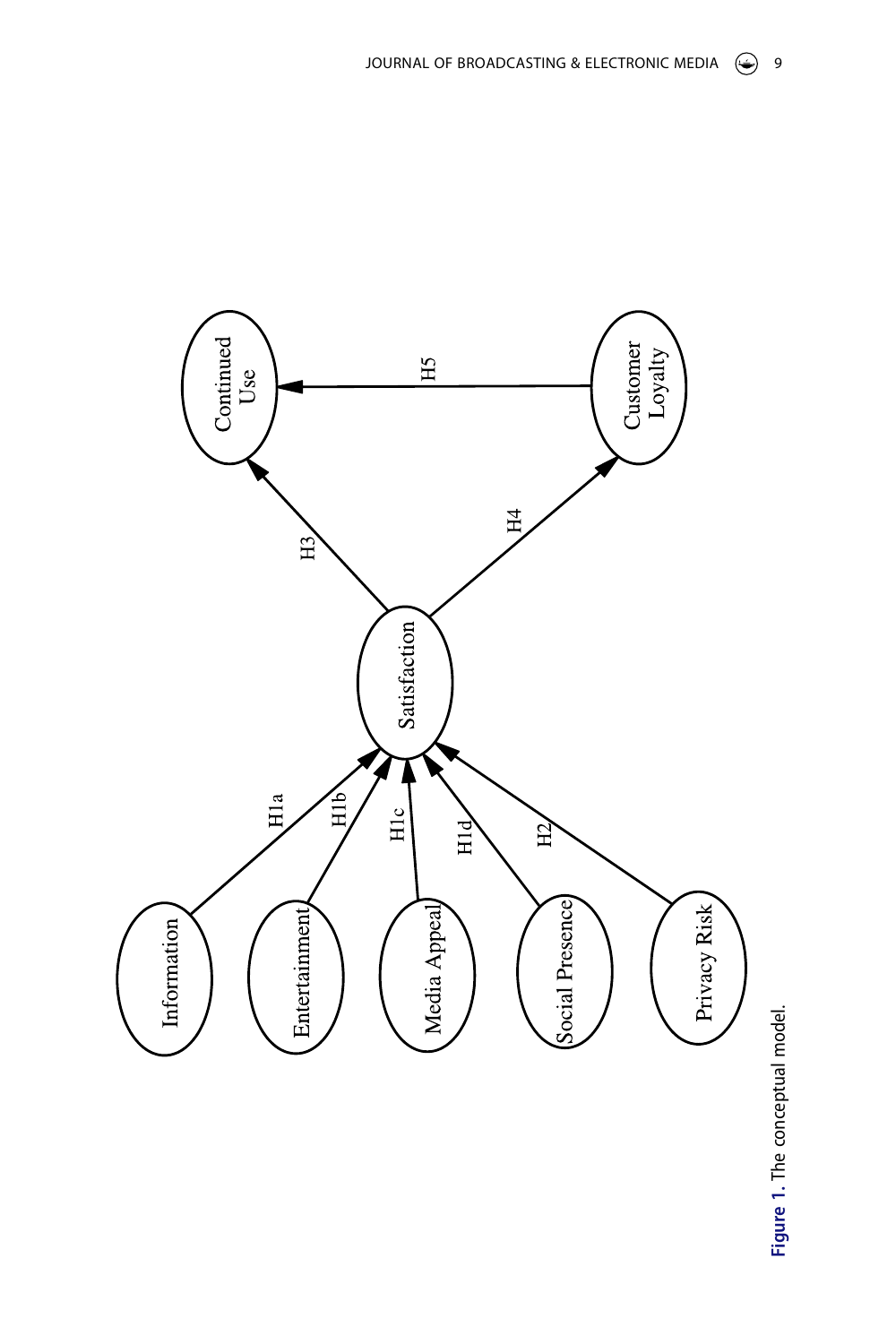

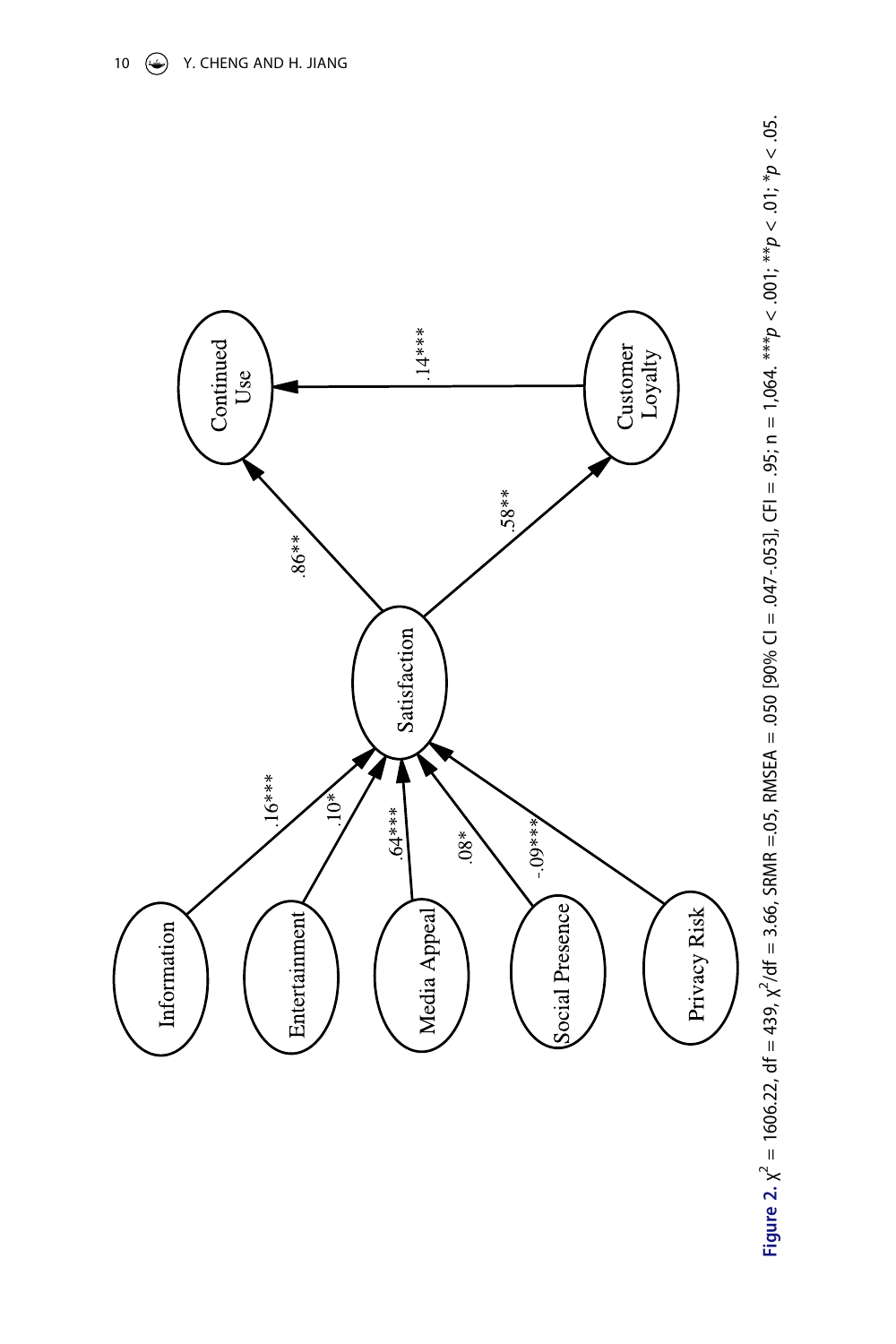<span id="page-11-1"></span>sample and other samples drawn from a professional panel or a student subject pool (Kees et al., [2017\)](#page-22-14). Before participants proceeded to the main questions, instructions were given to explain what chatbots are and provide real-life examples to help participants understand the brand's chatbot services. Participants were asked to select only one brand from a list of  $30<sup>1</sup>$  if they had used the brand's chatbot services before and they felt most comfortable to answer questions about the services. Filter questions were applied to enroll only adopters of corporate chatbot services. Several attention questions were also set up to ensure survey quality. Our survey recorded 1,064 valid responses, and each participant received a one-dollar payment for completing the survey.

# *Sample Characteristics*

The mean age of our 1,064 participants (48.1% male; 51.5% female;.4% other) was  $35.54$  (*SD* = 10.89). As for race/ethnicity, 70.5% of the participants selfidentified as Caucasian/White (non-Hispanic) (n = 750) and 11.7% as Black/ African American (non-Hispanic) ( $n = 125$ ), with 7.8% as Asian American/ Pacific Islander (n = 83), 6.3% as Latino/Hispanic Native (n = 67), 1.9% as American/American Indian ( $n = 20$ ), and 1.8% as other ( $n = 19$ ). A total of 234 participants (22.0%) reported their annual household income range as 20,001 USD to 40,000 USD followed by 40,001 to 60,000 USD (n = 222; 20.9%), 60,001 USD to 80,000 USD (n = 211; 19.8%), 100,001 USD and higher (n = 130; 12.2%), 80,001 USD to 100,000 USD (n = 127; 11.9%), 20,000 USD or under (n = 120; 11.3%), and prefer not to say (n = 20; 1.9%). In terms of participants' highest level of education, three largest groups included 476 Bachelor's degree in college (4-year) (44.7%), 198 some college but no degree (18.6%), and 144 Master's degree (13.5%). The top three corporate chatbot services that participants selected included Bank of America (n = 128; 12.0%), Microsoft (n = 123; 11.6%), and PayPal  $(n = 79; 7.4\%).$ 

# *Independent and Dependent Measures*

All items in our survey (listed in [Table 2\)](#page-14-0) used a seven-point Likert-type scale (e.g., "strongly disagree" = 1 to "strongly agree" = 7). We used three

<span id="page-11-0"></span><sup>&</sup>lt;sup>1</sup>The list consists of the following brands: 1-800-FLOWERS, Airbnb, Bank of America, Burger King, Disney, Domino's pizza, eBay, Expedia, Fandango, Fitbit, H & M, HealthTap, Hellmann's and Best Foods, Lyft, Microsoft, Nordstrom, Macy's, PayPal, Pizza Hut, Sephora, Starbucks, Staples, Taco Bell, Tommy Hilfiger, Trulia, Uber, UPS, Victoria's Secret, and Whole Foods. All 30 corporations were top ranked in a 2017 list of Best Bots for Brands & Businesses developed by Fortune 500 brands [\(http://kuudesign.com/100-best](http://kuudesign.com/100-best-bots-chatbots-and-voice-experiences-for-brands) [-bots-chatbots-and-voice-experiences-for-brands](http://kuudesign.com/100-best-bots-chatbots-and-voice-experiences-for-brands)).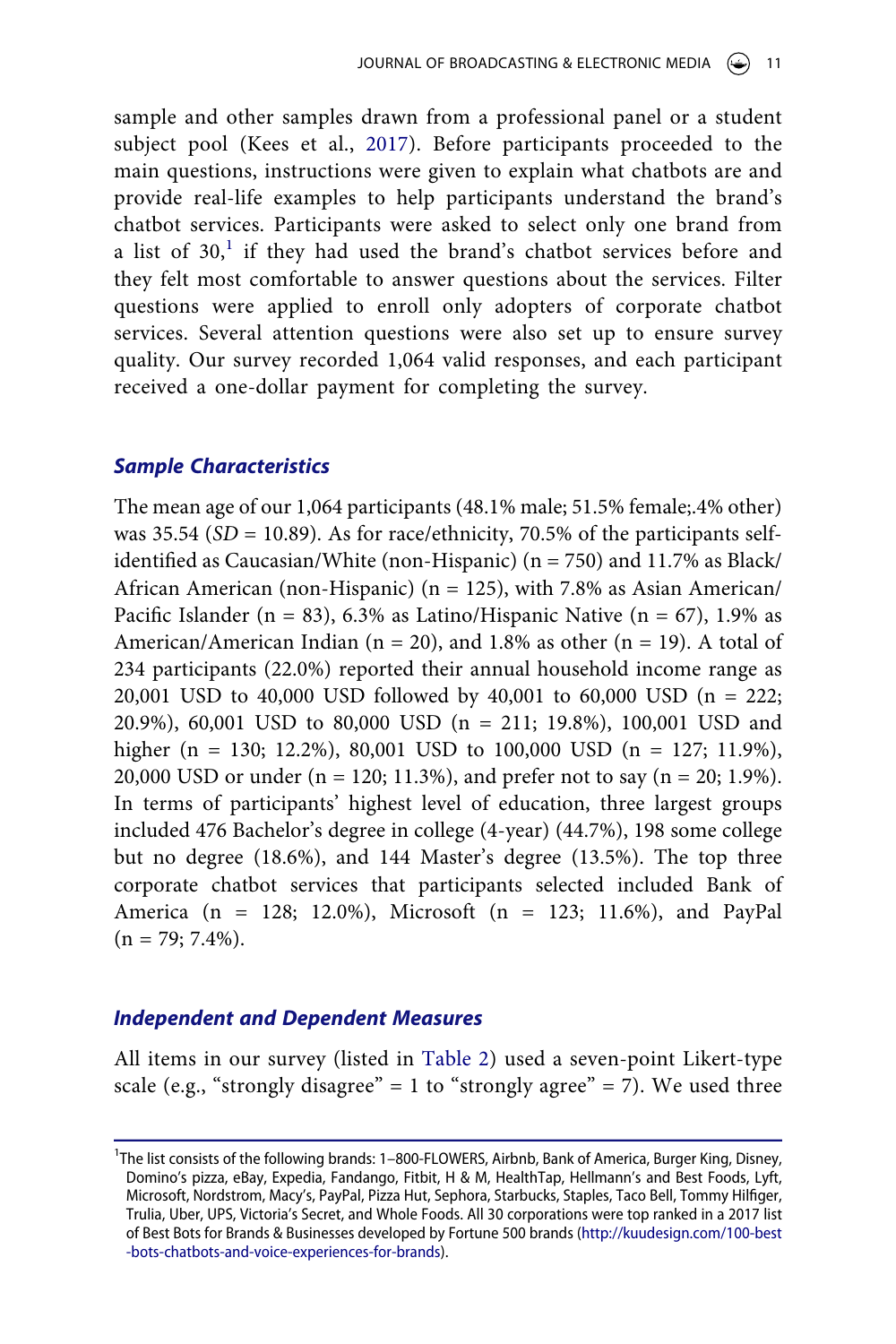12  $\left(\rightarrow\right)$  Y. CHENG AND H. JIANG

questions from Cheng et al. [\(2015\)](#page-20-3) to measure participants' information needs ( $\alpha$  = .76), four items from Chung et al's study, [\(2018\)](#page-20-2) for entertainment ( $\alpha$  = .88), three items (Gan & Li, [2018](#page-21-4)) for media appeal ( $\alpha$  = .83), four items (Araujo, [2018\)](#page-19-2) for social presence ( $\alpha$  = .92), and three items (Eeuwen, [2017](#page-20-10)) for privacy risk ( $\alpha = .89$ ). We adopted the scale from Chung et al's study,  $(2018)$  ( $\alpha$  = .94) to measure participants' satisfaction associated with using the selected brand's chatbot services. Four items from Godey et al. ([2016](#page-21-12))  $(\alpha = .87)$  were used to measure customer loyalty toward their selected brand. Finally, to measure participants' continued use of the selected brand's chatbot services, we adopted the 3-item scale that Gan and Li [\(2018\)](#page-21-4) developed  $(\alpha = .81)$ .

# *Data Analysis*

<span id="page-12-0"></span>Structural equation modeling (SEM) with Mplus was used for data analysis. To determine the data-model fit in the analyses, we followed the criteria that Hu and Bentler [\(1999\)](#page-21-14) proposed – Comparative Fit Index (CFI) ≥ .96 and Standardized Root Mean Square Residual (SRMR) ≤ .10, or Root Mean Square Error of Approximation (RMSEA)  $\leq$  .06 and SRMR ≤ .10).

# **Results**

# *Preliminary Data Analyses*

# *Descriptive Statistics*

We used the following breakdown of scale points to describe the values of all variables – 'low  $(1.00-2.50)$ '; 'moderately low  $(2.51-3.99)$ '; 'neutral  $(4)$ ,' 'moderately high (4.01–5.49)', and 'high (5.50–7.00)'. Results of the descriptive analysis indicated that overall, participants demonstrated moderately low or high gratifications-obtained from chatbot use ( $M<sub>information</sub> = 4.88$ ,  $SD = 1.25$ ;  $M_{\text{entertainment}} = 3.94$ ,  $SD = 1.57$ ;  $M_{\text{median}} = 4.88$ ,  $SD = 1.37$ ;  $M_{\text{social presence}} = 3.91, SD = 1.56$ . Participants perceived a moderately low level of privacy risk (*M*privacy risk = 3.83, *SD* = 1.62). In addition, participants reported moderately high levels of satisfaction  $(M_{\text{satistaction}} = 5.23, SD = 1.28)$ , customer loyalty ( $M_{\text{customer lovalty}} = 5.18$ ,  $SD = 1.18$ ), and continued use (*M*continued use = 4.74, *SD* = 1.31). Correlations between variables ranged from −.04 to .73 (see [Table 1](#page-13-0)).

# *Control Variables*

Results of hierarchical linear regression analyses revealed the significant predictors for all the latent variables in our proposed model: frequency of using the corporate products/services, satisfaction with the corporate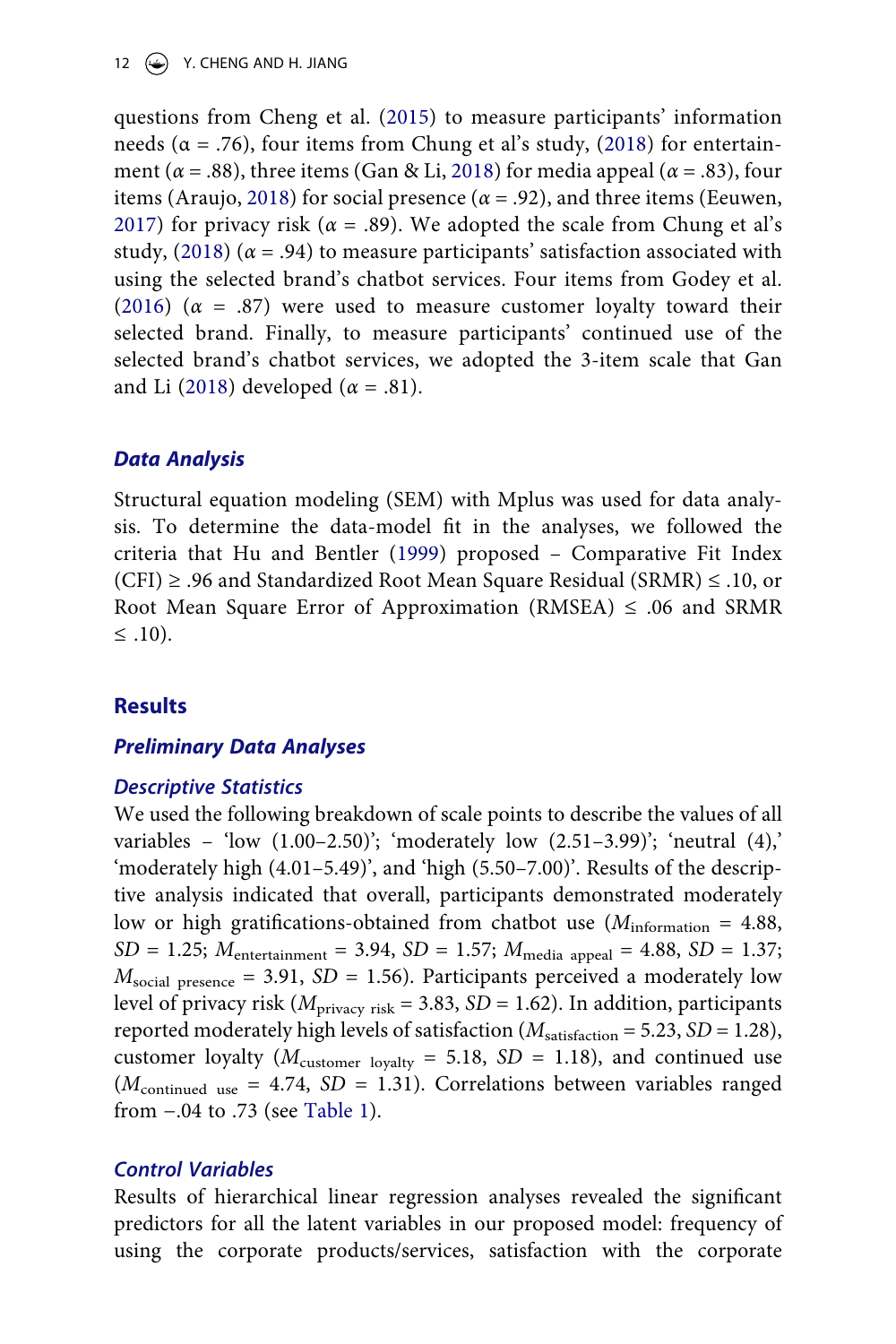<span id="page-13-0"></span>

| Table 1. Descriptive statistics |                      |                |                                               |                                                                                                         |                                                    | (Alpha, mean, standard deviation, and correlations) ( $n = 1,064$ ). |         |                                                 |                                                                                                     |  |
|---------------------------------|----------------------|----------------|-----------------------------------------------|---------------------------------------------------------------------------------------------------------|----------------------------------------------------|----------------------------------------------------------------------|---------|-------------------------------------------------|-----------------------------------------------------------------------------------------------------|--|
|                                 |                      |                | Information                                   |                                                                                                         |                                                    |                                                                      |         |                                                 | Entertainment Media Appeal Social Presence Privacy Risk Satisfaction Customer loyalty Continued Use |  |
|                                 | 4.88                 |                | $\frac{8}{10}$                                |                                                                                                         |                                                    |                                                                      |         |                                                 |                                                                                                     |  |
| ntertainment                    | 0.94                 |                |                                               | S.                                                                                                      |                                                    |                                                                      |         |                                                 |                                                                                                     |  |
| <b>Nedia Appeal</b>             | 4.88                 | $\ddot{3}$     |                                               |                                                                                                         | $\overline{00}$                                    |                                                                      |         |                                                 |                                                                                                     |  |
| ocial Presence                  |                      | $\frac{56}{2}$ |                                               |                                                                                                         |                                                    | S                                                                    |         |                                                 |                                                                                                     |  |
| rivacy Risk                     | 3.83<br>3.83         | 1.62           | * * * * * * *<br>5 = 4 0 0 0<br>5 = 4 0 0 0 0 |                                                                                                         | $54**$<br>$-01**$<br>$-73**$<br>$-51**$<br>$-66**$ |                                                                      | 00.1    |                                                 |                                                                                                     |  |
| satisfaction                    | $\tilde{\mathbf{z}}$ | $\frac{28}{2}$ |                                               |                                                                                                         |                                                    |                                                                      | $-0.04$ |                                                 |                                                                                                     |  |
| ustomer loyalty                 | $\frac{8}{18}$       | $\frac{8}{10}$ |                                               |                                                                                                         |                                                    | $16**$<br>$57**$<br>$45**$                                           |         | $\frac{1}{3}$<br>$\frac{6}{3}$<br>$\frac{3}{2}$ | $\frac{8}{1}$                                                                                       |  |
| Continued Use                   | 4.74                 |                |                                               |                                                                                                         |                                                    |                                                                      |         |                                                 | $.58*$                                                                                              |  |
|                                 |                      |                |                                               | Correlation is significant at $p < .01$ (2-tailed). *Correlation is significant at $p < .05$ (2-tailed) |                                                    |                                                                      |         |                                                 |                                                                                                     |  |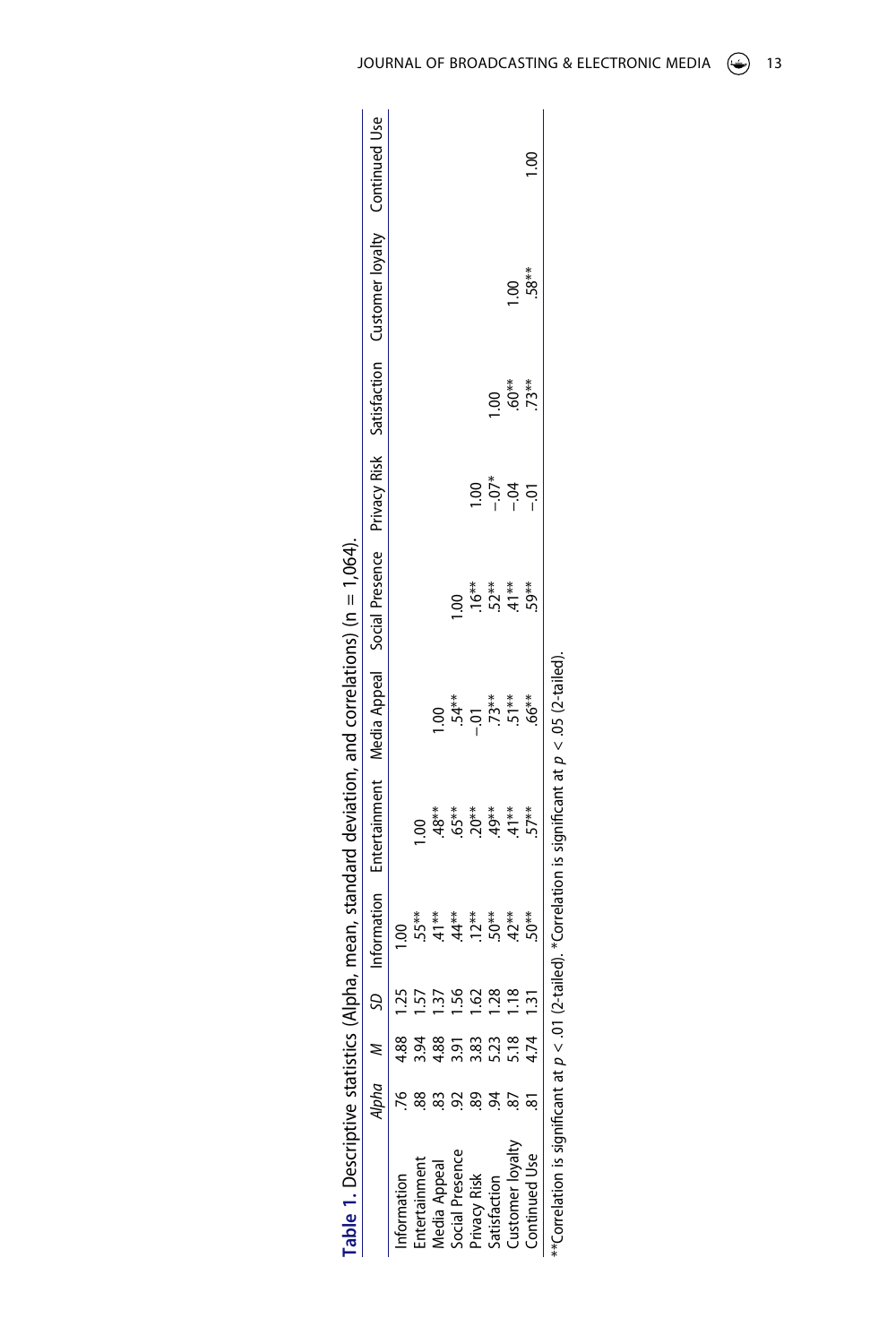products/services, frequency of using corporate chatbot services, selected brand, gender, and age. The aforementioned variables were thus controlled for in running our SEM model.

| Factors/Latent            |                                                                                                                                    | Standardized |                           |
|---------------------------|------------------------------------------------------------------------------------------------------------------------------------|--------------|---------------------------|
| Variables                 | Indicators/Scale items                                                                                                             | Loadings     | AVE & CR                  |
| Information               | Helps to understand events happening about the<br>company.                                                                         | $.69***$     | $AVE = .52$<br>$CR = .76$ |
|                           | Provides recommendations on the company's products/<br>services.                                                                   | $.73***$     |                           |
|                           | Provides information that helps my purchasing<br>decisions.                                                                        | $.74***$     |                           |
|                           | Entertainment It is fun and enjoyable to share a conversation with this<br>company's chatbot service agent.                        | $.88***$     | $AVE = .72$<br>$CR = .89$ |
|                           | I was absorbed in the conversation with this company's<br>chatbot service agent.                                                   | $.86***$     |                           |
|                           | I enjoy choosing products more if they are<br>recommended by this company's chatbot service<br>agent than if I choose them myself. | $.81***$     |                           |
| Media Appeal              | Using chatbot service agents is more efficient than other<br>forms of communication.                                               | $.74***$     | $AVE = .63$<br>$CR = .84$ |
|                           | Chatbot service agents save a tremendous amount of<br>time.                                                                        | $.83***$     |                           |
|                           | Using service agents can save more time than making<br>a call with the human agent.                                                | $.81***$     |                           |
| Social                    | You are interacting with an intelligent being?                                                                                     | $.88***$     | $AVE = .73$               |
| Presence                  | You are not alone?                                                                                                                 | .81***       | $CR = .92$                |
|                           | You are in the store with an intelligent being?                                                                                    | $.83***$     |                           |
|                           | An intelligent being is responding to you?                                                                                         | $.90***$     |                           |
| Perceived<br>Privacy Risk | My information can be used in a way I do foresee<br>(Reverse coded).                                                               | $.86***$     | $AVE = .75$<br>$CR = .90$ |
|                           | The information I submit could be misused.                                                                                         | .91***       |                           |
|                           | There is too much uncertainty associated with shopping<br>through its chatbot service agent.                                       | $.82***$     |                           |
| User                      | I am satisfied with this company's chatbot service agent.                                                                          | .90***       | $AVE = .76$               |
| Satisfaction              | I am content with this company's service agent.                                                                                    | $.90***$     | $CR = .94$                |
|                           | This company's chatbot service agent did a good job.                                                                               | $.88***$     |                           |
|                           | This company's chatbot service agent did what<br>I expected.                                                                       | $.78***$     |                           |
|                           | I am happy with this company's chatbot service agent.                                                                              | $.89***$     |                           |
| Customer<br>Loyalty       | I intend to keep purchasing products/services from this<br>brand.                                                                  | $.64***$     | $AVE = .60$<br>$CR = .86$ |
|                           | I will recommend this brand to others.                                                                                             | $.80***$     |                           |
|                           | I will expand using other products/services of the brand.                                                                          | $.82***$     |                           |
|                           | I consider myself to be loyal to the brand.                                                                                        | $.83***$     |                           |
| Continued<br>Use          | I will continue to use this company's chatbot service<br>agent.                                                                    | .79***       | $AVE = .51$<br>$CR = .76$ |
|                           | I will use this company's chatbot service agent for other<br>purposes than my current usage.                                       | $.64***$     |                           |
|                           | I will explore the company's other chatbot services than<br>the one(s) that I'm currently using.                                   | $.70***$     |                           |

<span id="page-14-0"></span>

| Table 2. Results of the measurement model, AVE & CR. |  |  |  |
|------------------------------------------------------|--|--|--|
|------------------------------------------------------|--|--|--|

 $\chi^2$  = 1556.51, df = 369,  $\chi^2$ /df = 4.22, SRMR = .06, RMSEA = .055 [90% CI = .052-.058], CFI = .95, n = 1,064. AVE = Average Variance Extracted;  $CR =$  composite reliability; \*\*\*  $p < .001$ .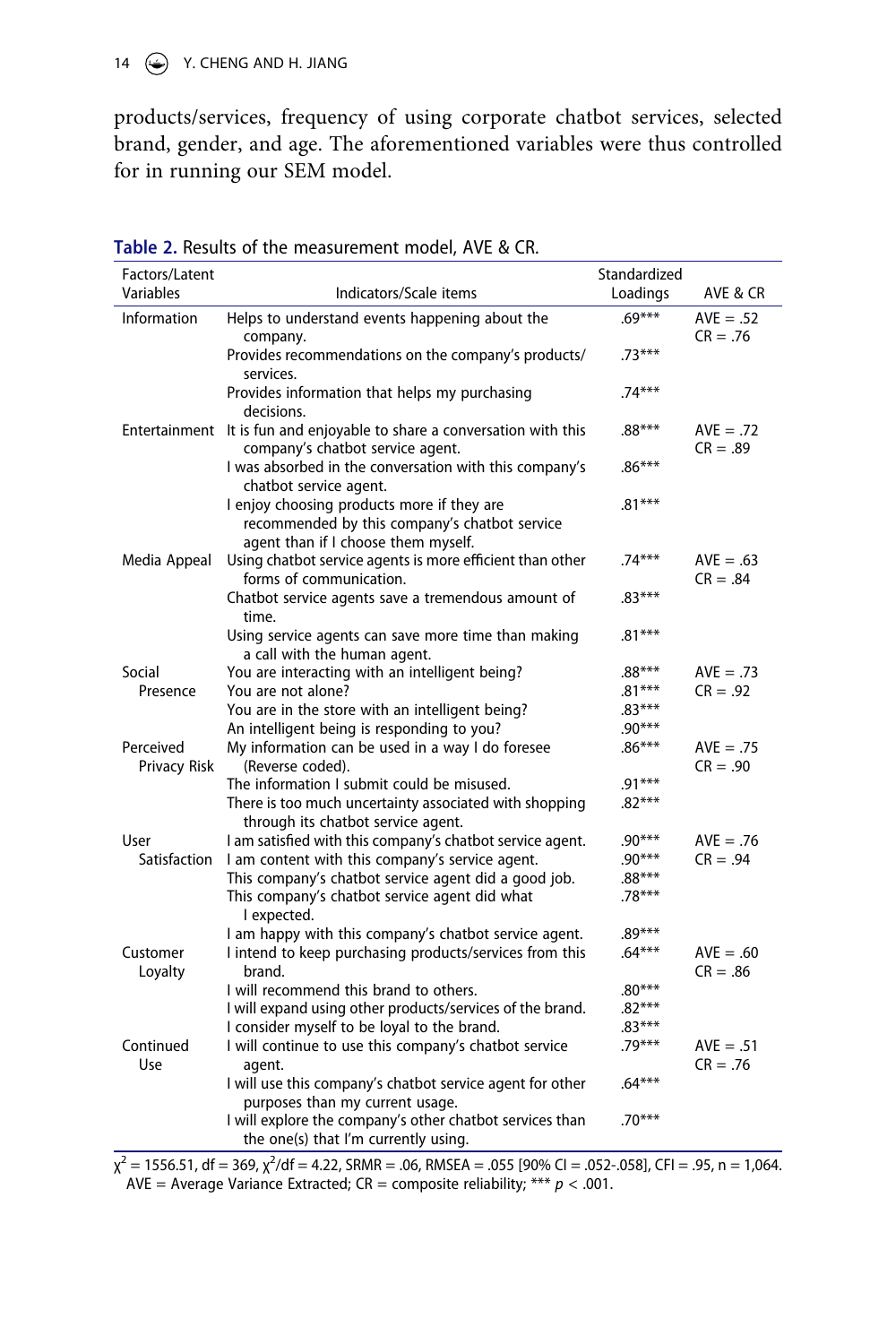#### *Measurement Model*

As shown in [Table 2](#page-14-0), our CFA model achieved good data-model fit  $(\chi^2 = 1556.51, df = 369, \chi^2/df = 4.22, SRMR = .06, RMSEA = .055 [90\%]$  $CI = .052-.058$ ,  $CFI = .95$ ,  $n = 1,064$ . Moreover, average variance extracted (AVE) and composite reliability (CR) values were computed to assess discriminant validity and internal consistency of the measures.

# *Hypothesis Testing*

the hypothesized structural model demonstrated good fit with the collected dutilitarian benefits in online brand communitiesata:  $\chi^2$  = 1606.22, df = 439,  $\chi^2$ /df = 3.66, SRMR = .05, RMSEA = .050 [90% CI = .047-.053], CFI = .95;  $n = 1,064$ 

#### *H1 to H5 (Direct Effects)*

As hypothesized in H1a to H1d, a strong positive effect of uses and gratifications-obtained upon customers' satisfaction with using the selected brand's chatbot services was observed [ $β = .16, p < .001$ , H1a supported;  $β = .10$ , *p* < .05, H1b supported; *β* = .64, *p* < .001, H1c supported; *β* = .08, *p* < .05, H1d supported]. Second, customers' perceived privacy risk associated with use of corporate chatbot services had a negative and direct effect on their satisfaction with the brand's chatbot services  $\beta$  = -.09, *p* < .001, H2 supported]. Consistent with the prediction in H3, a positive effect of customers' satisfaction toward chatbot use upon continued use of the brand's chatbot services was found  $\beta = .86$ ,  $p < .001$ , H3 supported]. We also found satisfaction toward chatbot use to be significantly associated with customers' loyalty toward the selected brand  $\beta = .58$ ,  $p < .001$ , H4 supported]. Finally, as predicted in H5, customer loyalty and continued use were significantly associated  $[\beta = .14, p < .001, H5$  supported].

# *Indirect Effects*

Results of the mediation tests with a bias-corrected bootstrapping procedure  $(N = 5,000$  samples) indicated that user satisfaction and customer loyalty were significant mediators. Results of the significant indirect effects are presented in [Table 3](#page-16-0).

# **Discussion**

Based on data from 1,064 consumers who used any chatbot service from the top 30 brands in the U.S., we find that four typical gratifications positively predict user satisfaction. In contrast, perceived privacy risk reduces the level of users' satisfaction with chatbots. Data also demonstrated that user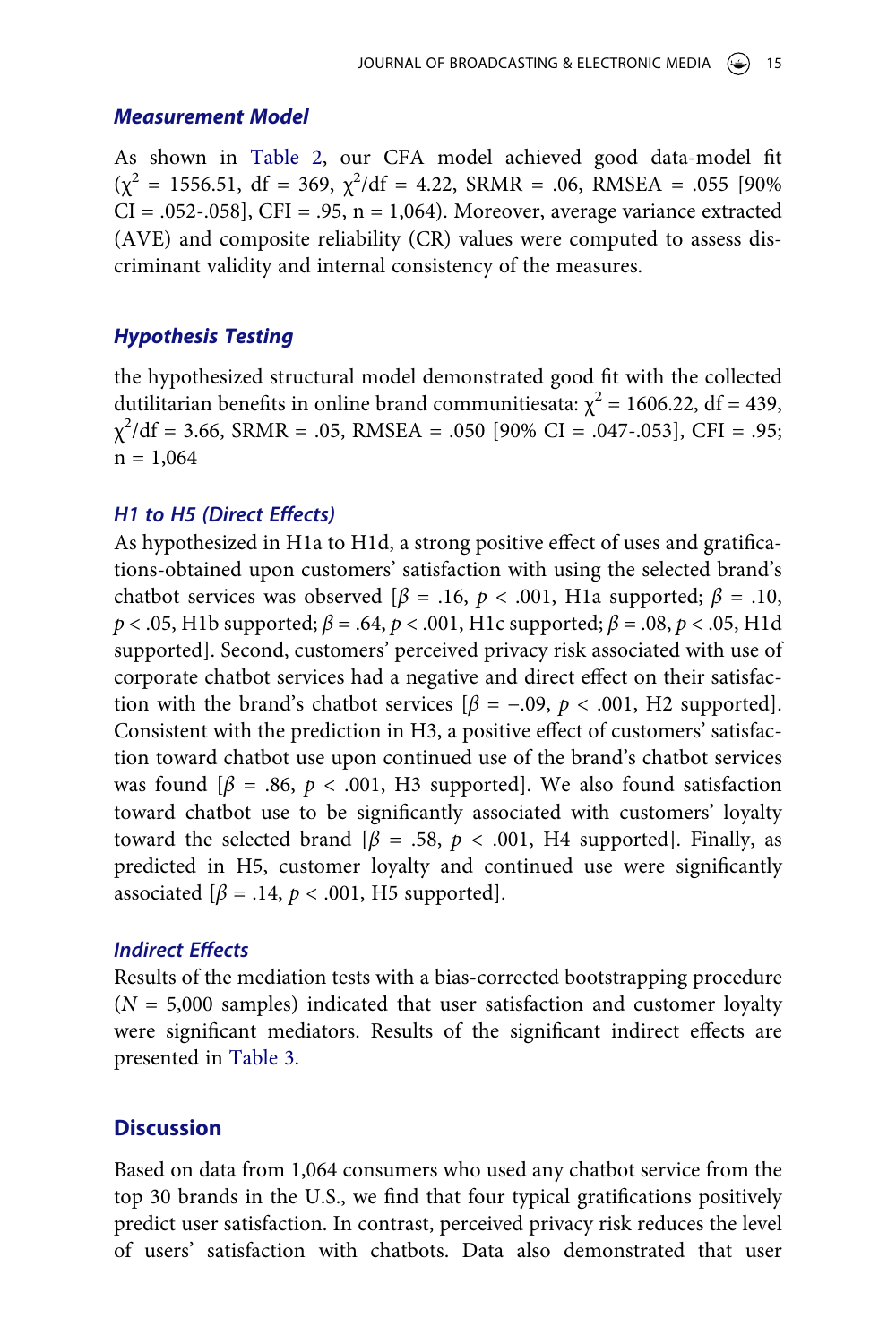<span id="page-16-0"></span>

| Table 3. Results of mediation analysis with structural equation modeling. |  |  |  |  |  |  |  |  |  |
|---------------------------------------------------------------------------|--|--|--|--|--|--|--|--|--|
|---------------------------------------------------------------------------|--|--|--|--|--|--|--|--|--|

**Mediation analysis**

|                                                                                                                           |          |      |            |        | <b>BC 95% CI</b> |
|---------------------------------------------------------------------------------------------------------------------------|----------|------|------------|--------|------------------|
|                                                                                                                           | Estimate | S.E. | Z          | Lower  | Upper            |
| <b>Indirect 1:</b> Information $\rightarrow$ Satisfaction $\rightarrow$ Customer Loyalty                                  | .09      | .02  | $3.78***$  | .05    | .14              |
| <b>Indirect 2:</b> Entertainment $\rightarrow$ Satisfaction $\rightarrow$ Customer<br>Loyalty                             | .06      | .03  | $1.86*$    | .00    | .12              |
| <b>Indirect 3:</b> Media Appeal $\rightarrow$ Satisfaction $\rightarrow$ Customer<br>Loyalty                              | .37      | .03  | $11.10***$ | .31    | .43              |
| <b>Indirect 4:</b> Social Presence→Satisfaction→ Customer<br>Loyalty                                                      | .05      | .03  | $1.92*$    | .00    | .10              |
| <b>Indirect 5:</b> Privacy Risk $\rightarrow$ Satisfaction $\rightarrow$ Customer Loyalty                                 | $-.06$   | .01  | $-4.03***$ | $-.08$ | $-.03$           |
| <b>Indirect 6:</b> Information $\rightarrow$ Satisfaction $\rightarrow$ Continued Use                                     | .14      | .04  | $3.73***$  | .07    | .21              |
| <b>Indirect 7:</b> Entertainment $\rightarrow$ Satisfaction $\rightarrow$ Continued Use                                   | .09      | .05  | $1.84*$    | $-.01$ | .18              |
| <b>Indirect 8:</b> Media Appeal $\rightarrow$ Satisfaction $\rightarrow$ Continued Use                                    | .55      | .04  | $13.71***$ | .47    | .63              |
| <b>Indirect 9:</b> Social Presence→Satisfaction→Continued Use                                                             | .07      | .04  | $1.96*$    | .00    | .14              |
| <b>Indirect 10</b> : Privacy Risk $\rightarrow$ Satisfaction $\rightarrow$ Continued Use                                  | $-.08$   | .02  | $-3.97***$ | $-.12$ | $-.04$           |
| <b>Indirect 11:</b> Satisfaction $\rightarrow$ Customer Loyalty $\rightarrow$ Continued<br>Use                            | .08      | .03  | $2.88***$  | .03    | .14              |
| <b>Indirect 12:</b> Information $\rightarrow$ Satisfaction $\rightarrow$ Customer<br>Loyalty→ Continued Use               | .01      | .01  | $2.32*$    | .01    | .03              |
| <b>Indirect 13:</b> Entertainment $\rightarrow$ Satisfaction $\rightarrow$ Customer<br>Loyalty→ Continued Use             | .01      | .01  | 1.62       | .00    | .02              |
| <b>Indirect 14:</b> Media Appeal $\rightarrow$ Satisfaction $\rightarrow$ Customer<br>Loyalty→Continued Use               | .05      | .02  | $2.77**$   | .02    | .09              |
| <b>Indirect 15:</b> Social Presence $\rightarrow$ Satisfaction $\rightarrow$ Customer<br>Loyalty→ Continued Use           | .01      | .01  | 1.48       | .00    | .02              |
| <b>Indirect 16:</b> Privacy Risk $\rightarrow$ Satisfaction $\rightarrow$ Customer Loyalty<br>$\rightarrow$ Continued Use | $-.01$   | .00. | $-2.40*$   | $-.02$ | $-.00$           |

 $\chi^2$  = 1606.22, df = 439,  $\chi^2$ /df = 3.66, SRMR = .05, RMSEA = .050 [90% CI = .047-.053], CFI = .95; n = 1,064. BC 95% CI: Bias-corrected 95% bootstrapped confidence interval (CI) based on 5,000 resamples. \**p* < .05, \*\**p* < .01, \*\*\**p* < .001.

satisfaction could positively affect both the continued use of chatbot services and customer loyalty. Implications of this study were discussed.

# *Theoretical Implications*

This study enriches extant U & G research along the following dimensions. Although a number of AI-based chatbots have changed the nature of our media consumption and habits (Forbes, [2017](#page-21-2)), we have scant evidence about customers' gratifications of corporate chatbot services. Since the increasing integration of artificial intelligence into business communication has offered gratifications opportunities to meet various customer needs in innovative ways, our study advances the traditional U & G approach by exploring four main categories of gratifications-obtained on commercial chatbots of top brands, namely social (social presence), hedonic (entertainment), utilitarian (information), and technology gratifications (media appeal). Results identified media appeal as the most common and prominent gratifications-obtained of chatbots services. If chatbots could afford convenient and efficient customer service to save more time than making a call with human agents, users would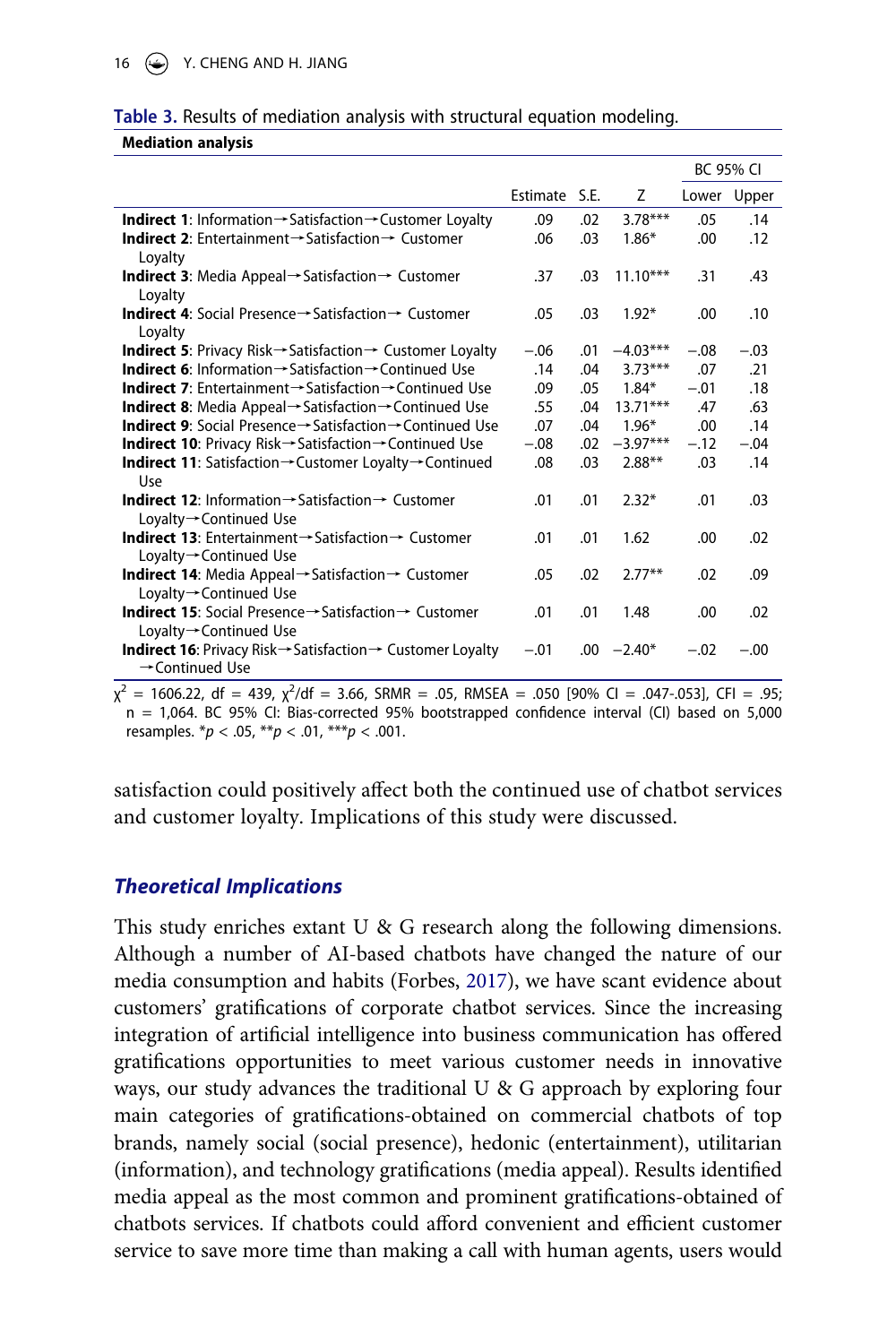maintain a high level of satisfaction, which further leads to greater intentions of continued use of such chatbot services. This is consistent with the findings from Gan and Li [\(2018\)](#page-21-4), highlighting the salient role of technology gratifications (media appeal) in the communication process.

<span id="page-17-0"></span>Results also demonstrated that fulfilling information needs was an important gratifications of chatbot services. As a useful business information tool, chatbots serve utilitarian purposes such as delivering news about the company, giving recommendations on products or services, and providing information that helps with purchasing decisions. Further, such informational functions significantly determine user satisfaction and indirectly affect continued use and customer loyalty, consistent with previous literature (e.g., Han et al., [2018;](#page-21-15) Papacharissi & Rubin, [2010](#page-22-8)). According to Han et al. ([2018](#page-21-15)), perceived utilitarian benefits in online brand communities significantly determine business outcomes such as customer satisfaction and continued usage. Compared to technology and utilitarian gratifications of chatbots, social presence and entertainment demonstrated weak ties with user satisfaction and continued use in our data, thus reinforcing results from previous U & G research (e.g., Cheng et al., [2015;](#page-20-3) Gan & Li, [2018\)](#page-21-4). Providing social presence and entertainment was still relevant for user experience of AI tools as customers prefer human-like social interaction, enjoyment, and fun from chatbots' services, but the effects of these two gratifications on user satisfaction and continued use appear to be limited.

Second, this study enhanced our understanding of perceived privacy risk and its impact on user satisfaction with chatbots. Results of this study demonstrated that, while on one hand, users benefited from varieties of gratifications such as information needs and entertainment that the artificial intelligence technology could bring. On the other hand, they were concerned about privacy risk since their information might be misused, or used in a way that they could not foresee, fueling uncertainty associated with the shopping process via chatbot services. Further, data from the SEM model confirmed that perceived privacy risk was a key determinant that prevented customer satisfaction in businesses and could decrease continuous use intentions as well (Gao & Waechter, [2017\)](#page-21-9). If commercial privacy protections cannot meet users' expectancy and their perceived privacy risk increases, according to the expectance confirmation model (R. L. Oliver, [1980\)](#page-22-5), it would be difficult to accomplish a high level of customer satisfaction, which may further preclude continued intentions to use chatbot services and customer loyalty.

Last but not least, this research extended U&G's explanatory ability in customer service domains, and subsequently broadened the scope of the U&G approach in business communication. Much of the current U & G literature focuses on technological features of media (e.g, Dehghani, [2018](#page-20-11)) and ignores connections with important business outcomes, such as user satisfaction and customer loyalty. Despite the recognized significance of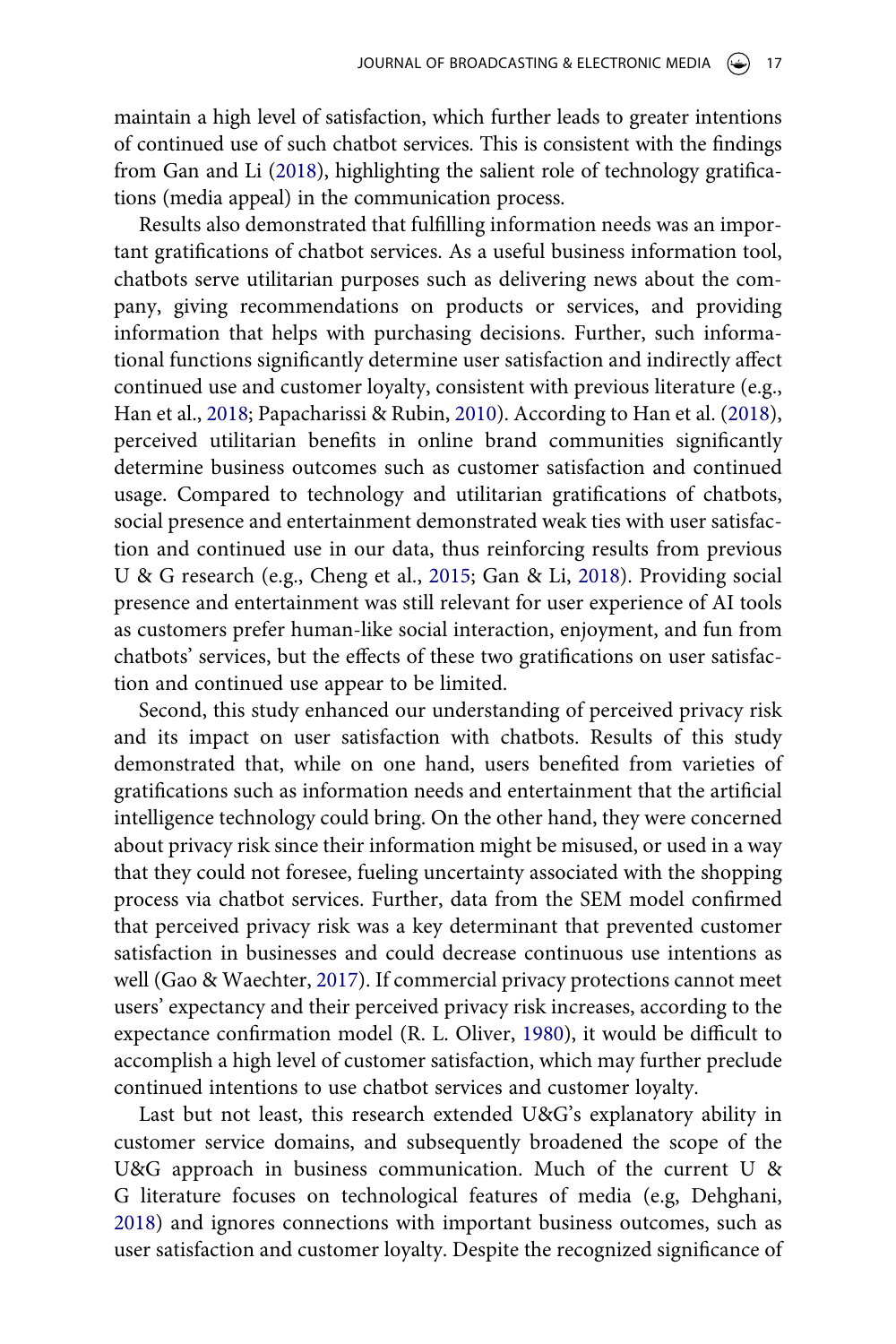using chatbots to engage customers in marketing communications such as luxury branding (Chung et al's study, [2018\)](#page-20-2), few studies consider the impact of technology gratifications on business outcomes. Given the limited resources to build up and understand chatbot services, our integrated model offers a set of crucial factors that chatbot providers can maneuver to boost user satisfaction and loyalty, and further enhance user consumers' continuous adoption intentions. Gratifications such as entertainment, information, social presence, and media appeal in chatbot design significantly influence customer perceptions of marketing service and intentional behavior. User satisfaction and loyalty could be achieved through long-term habitual media-use behavior (Kim & Ko, [2012;](#page-22-12) LaRose, [2010,](#page-22-6) [2015;](#page-22-7) R. L. Oliver, [1980](#page-22-5)).

# *Practical Implications*

This study provides insights into the applications of chatbots for business communication and offers guidance on how to improve customer experience and furnish strategies that successfully promote continued use of chatbot services. Results first indicated that smart media appeal plays a significant role in affecting customer satisfaction. Corporate service providers should ensure that users can get access to chatbots easily, and saving customers' time to solve problems efficiently is the key to meet or go beyond their expectations. Second, results identified that privacy risk is a major concern that reduces customer satisfaction of chatbot services, thus corporations and media developers should closely regulate the safety of users' data for commercial use. Last, to cultivate the intentions of continued use and long-term loyalty among customers, brand managers need to understand users' motivations to improve the level of satisfaction with chatbot services.

# **Limitations and Directions for Future Research**

<span id="page-18-1"></span><span id="page-18-0"></span>Although this pioneering study contributed to the uses and effects of smart media in business communication, several limitations need to be mentioned. First, this study did not explore the phenomenon of a privacy paradox with chatbots. As Sundar and Kim [\(2019\)](#page-23-2) stated, individuals might trust machines more than humans with personal information, with users providing more personal information even when they are concerned about privacy. Future research might study this phenomenon and examine relationships between privacy concerns, machine heuristics, and privacy protection behaviors such as discontinuance of using AI-powered chatbots. Second, media users might not need ongoing intention formation to develop media habits (Kahneman, [2011](#page-22-15)). Instead, their needs may be constantly evolving with new media technologies, as modern digital media transform their user experience (Sundar, [2008\)](#page-23-15). The actual user behavior can be activated by affordance cues of AI-powered tools,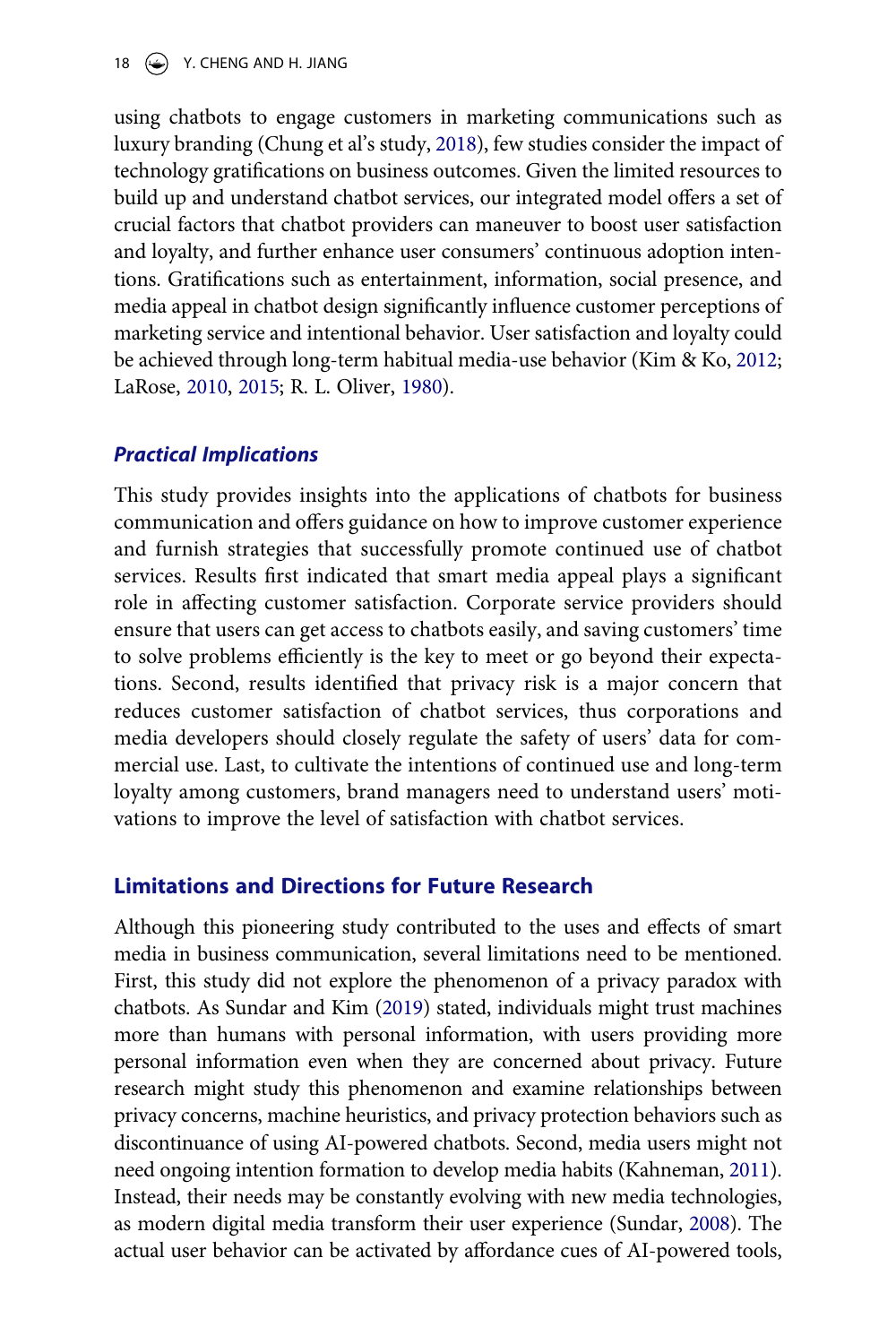thus further research might examine the application of U & G 2.0, a new approach suggesting that traditional U & G scales (i.e., "U&G 1.0") might not fully capture people's motivations of using social media (Sundar & Limperos, [2013\)](#page-23-7). Third, the sample of this study included only adopters of chatbot services in the U.S. and may not have been fully representative of Hispanic and Latino Americans, people with high school or less than a high school degree, or families with annual household income less than 20k USD. Future research might specifically target minorities or low-income and education groups. Last but not least, since we logically clustered gratifications under each category, future studies should empirically verify this structure. There are also likely reciprocal causations between satisfaction, continued usage intentions, and customer loyalty. Scholars should further extend this cross-sectional study and conduct experiments to test these causal links.

# **Notes on contributors**

*Yang Cheng* **(Ph.D., University of Missouri)** is an assistant professor at North Carolina State University. Her research interests include artificial intelligence and social media, public relations, and crisis communication. Her publications have appeared in journals such as New Media & Society, Journal of Public Relations Research, and Journal of Contingencies and Crisis Management.

*Hua Jiang* **(Ph.D., University of Maryland)** is an associate professor in the public relations department of the S.I. Newhouse School of Public Communications, Syracuse University. Jiang's primary research interests include employee communication, social media engagement, corporate social responsibility/corporate social/ political advocacy, relationship/reputation management, and mental health campaigns.

# **ORCID**

Yang Cheng **b** http://orcid.org/0000-0002-0321-7956

# **References**

- <span id="page-19-0"></span>Ancu, M., & Cozma, R. ([2009](#page-2-0)). MySpace politics: Uses and gratifications of befriending candidates. *Journal of Broadcasting & Electronic Media*, *53*(4), 567–583. <https://doi.org/10.1080/08838150903333064>
- <span id="page-19-2"></span>Araujo, T. ([2018](#page-5-0)). Living up to the chatbot hype: The influence of anthropomorphic design cues and communicative agency framing on conversational agent and company perceptions. *Computers in Human Behavior*, *85*, 183–189. [https://doi.](https://doi.org/10.1016/j.chb.2018.03.051) [org/10.1016/j.chb.2018.03.051](https://doi.org/10.1016/j.chb.2018.03.051)
- <span id="page-19-1"></span>Atwell, E., & Shawar, B. A. ([2007\)](#page-4-0). Chatbots: Are they really useful? *LDV Forum*, *22*, 29–49. [http://www.jlcl.org/2007\\\_Heft1/Bayan\\\_Abu-Shawar\\\_and\\\_Eric](http://www.jlcl.org/2007\_Heft1/Bayan\_Abu-Shawar\_and\_Eric\_Atwell.pdf)  [\\\_Atwell.pdf](http://www.jlcl.org/2007\_Heft1/Bayan\_Abu-Shawar\_and\_Eric\_Atwell.pdf)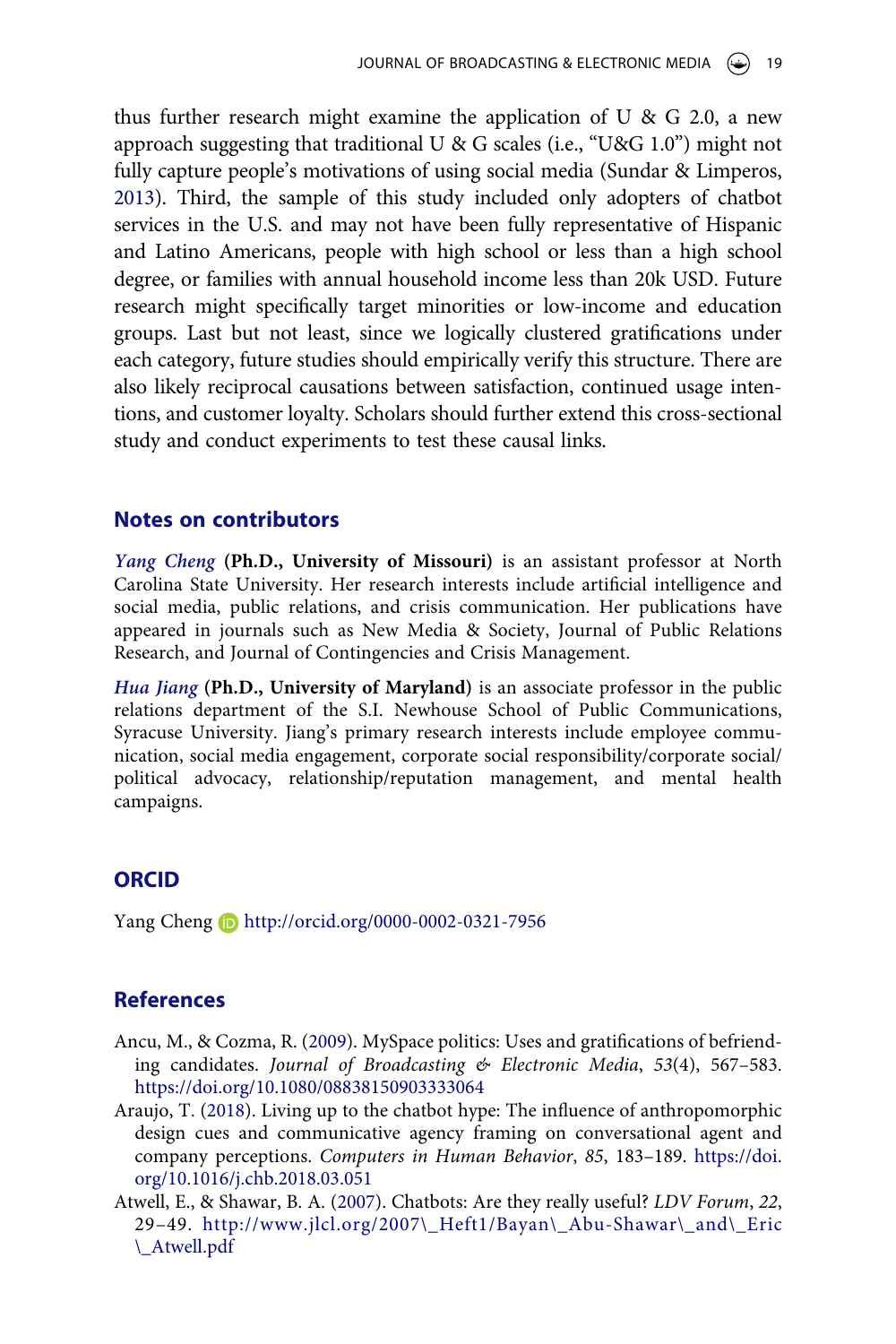- 20  $\left(\rightarrow\right)$  Y. CHENG AND H. JIANG
- <span id="page-20-5"></span>Bae, M.-Y. ([2018](#page-2-1)). Understanding the effect of the discrepancy between sought and obtained gratifications on social networking site users' satisfaction and continuance intention. *Computers in Human Behavior*, *79*, 137–153. [https://doi.org/10.](https://doi.org/10.1016/j.chb.2017.10.026) [1016/j.chb.2017.10.026](https://doi.org/10.1016/j.chb.2017.10.026)
- <span id="page-20-8"></span>Balakrishnan, J., & Griffths, D. M. ([2017\)](#page-3-0). Social media addiction: What is the role of content in YouTube? *Journal of Behavioral Addictions*, *6*(3), 364–377. [https://doi.](https://doi.org/10.1556/2006.6.2017.058) [org/10.1556/2006.6.2017.058](https://doi.org/10.1556/2006.6.2017.058)
- <span id="page-20-13"></span>Bhattacherjee, A. ([2001](#page-8-0)). An empirical analysis of the antecedents of electronic commerce service continuance. *Decis. Support Syst*, *32*(2), 201–214. [https://doi.](https://doi.org/10.1016/S0167-9236(01)00111-7) [org/10.1016/S0167-9236\(01\)00111-7](https://doi.org/10.1016/S0167-9236(01)00111-7)
- <span id="page-20-4"></span>Brandtzaeg, P. B., & Følstad, A. [\(2017,](#page-2-2) November 22–24). *Why people use chatbots*  [Paper presentation]. Proceedings of the 4th International Conference on Internet Science, Thessaloniki, Greece.
- <span id="page-20-1"></span>Business Insider. [\(2020](#page-1-1)). *The latest market research, trends, and landscape in the growing AI chatbot industry*. [https://www.businessinsider.com/chatbot-market](https://www.businessinsider.com/80-of-businesses-want-chatbots-by-2020-2016-12?IR=T)[stats-trends](https://www.businessinsider.com/80-of-businesses-want-chatbots-by-2020-2016-12?IR=T)
- <span id="page-20-12"></span>Chang, Y. P., & Zhu, D. H. ([2012\)](#page-7-0). The role of perceived social capital and flow experience in building users' continuance intention to social networking sites in China. *Computers in Human Behavior*, *28*(3), 995–1001. [https://doi.org/10.1016/j.](https://doi.org/10.1016/j.chb.2012.01.001) [chb.2012.01.001](https://doi.org/10.1016/j.chb.2012.01.001)
- <span id="page-20-7"></span>Cheng, Y., Chen, Y. R., Hung-Baesecke, R., & Jin, Y. [\(2019a\)](#page-3-1). When CSR meets mobile SNA users in mainland China: An examination of gratifications sought, CSR motives, and relational outcomes in natural disasters. International Journal of Communication, 13, 319–341
- <span id="page-20-0"></span>Cheng, Y., & Jiang, H. [\(2020\)](#page-1-1). AI-powered mental health chatbots: Examining users' motivations, active communicative action, and engagement after mass-shooting disasters. *Journal of Contingencies and Crisis Management, 28*, 339–354. [https://](https://doi.org/https://doi.org/10.1111/1468-5973.12319) [doi.org/10.1111/1468-5973.12319](https://doi.org/https://doi.org/10.1111/1468-5973.12319)
- <span id="page-20-9"></span>Cheng, Y., Jin, Y., Hung-Baesecke, R., Chen, Y. R. ([2019b\)](#page-4-1). Mobile corporate social responsibility (mCSR): Examining publics' responses to CSR-based initiatives in natural disasters. International Journal of Strategic Communication, 13(1), 76–93. doi:[doi:10.1080/1553118X.2018.1524382](https://doi.org/doi:10.1080/1553118X.2018.1524382)
- <span id="page-20-3"></span>Cheng, Y., Liang, J. W., & Leung, L. [\(2015\)](#page-2-0). Social network service use on mobile devices: An examination of gratifications, civic attitudes and civic engagement in China. *New Media & Society*, *17*(7), 1096–1116. [https://doi.org/10.1177/](https://doi.org/10.1177/1461444814521362) [1461444814521362](https://doi.org/10.1177/1461444814521362)
- <span id="page-20-2"></span>Chung, M.-J., Ko, E.-J., Joung, H.-R., & Kim, S.-J. [\(2018](#page-2-3)). Chatbot e-service and customer satisfaction regarding luxury brands. *Journal of Business Research*, *117*, 587–595. <https://doi.org/10.1016/j.jbusres.2018.10.004>
- <span id="page-20-11"></span>Dehghani, M. [\(2018](#page-6-0)). Exploring the motivational factors on continuous usage intention of smartwatches among actual users. *Behaviour & Information Technology*, *37*  (2), 145–158. <https://doi.org/10.1080/0144929X.2018.1424246>
- <span id="page-20-6"></span>Diddi, A., & LaRose, R. [\(2006\)](#page-3-2). Getting hooked on news: Uses and gratifications and the formation of news habits among college students in an internet environment. *Journal of Broadcasting & Electronic Media*, *50*(2), 193–210. [https://doi.org/10.](https://doi.org/10.1207/s15506878jobem5002_2) [1207/s15506878jobem5002\\_2](https://doi.org/10.1207/s15506878jobem5002_2)
- <span id="page-20-10"></span>Eeuwen, M. [\(2017\)](#page-5-1). *Mobile conversational commerce: Messenger chatbots as the next interface between businesses and consumers [*Master's thesis]. University of Twente. [http://essay.utwente.nl/71706/1/van%20Eeuwen\\_MA\\_BMS.pdf](http://essay.utwente.nl/71706/1/van%20Eeuwen_MA_BMS.pdf)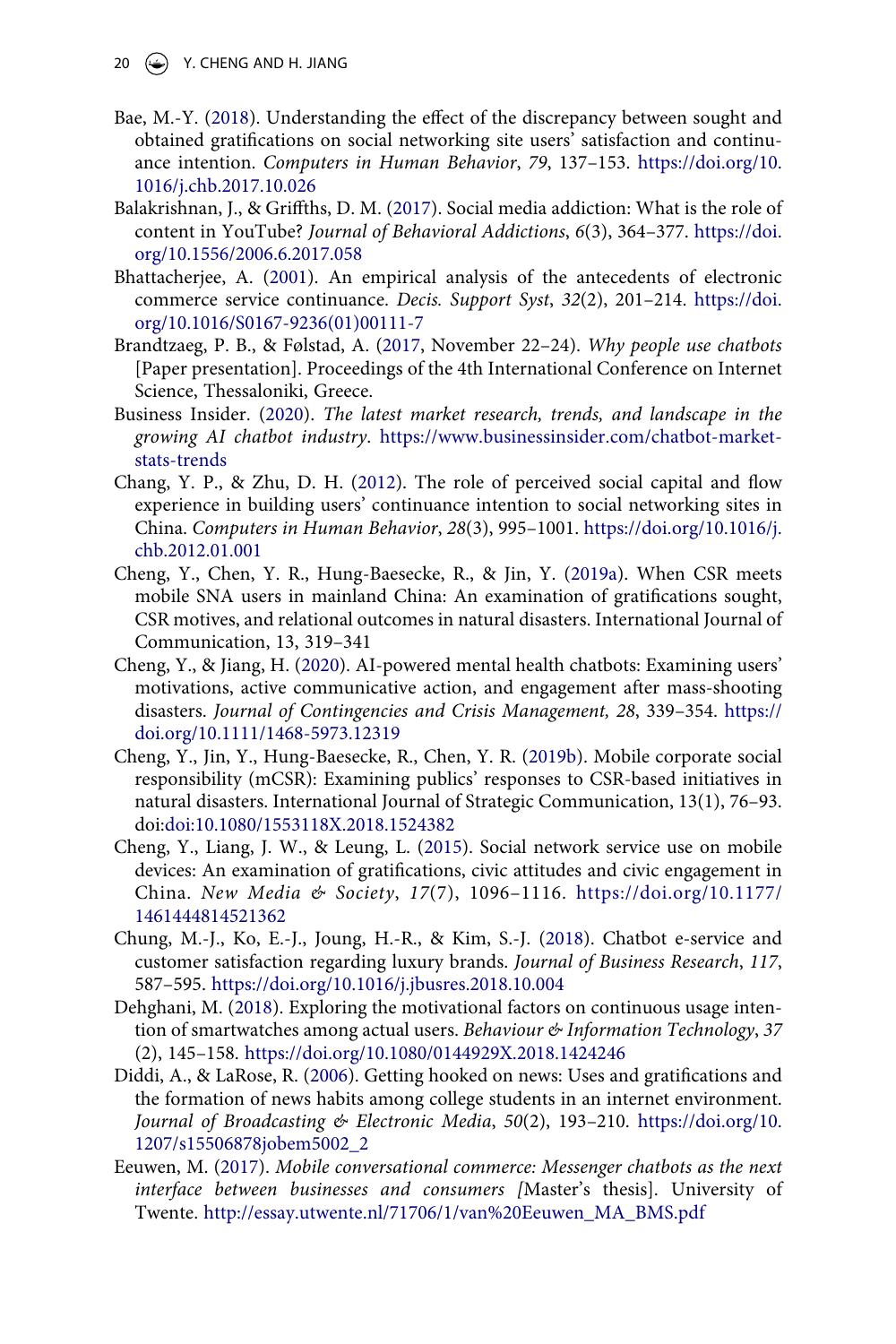- <span id="page-21-10"></span>Farah, M. F., Hasni, M. J. S., & Abbas, A. K. ([2018](#page-6-0)). Mobile-banking adoption: Empirical evidence from the banking sector in Pakistan. *International Journal of Bank Marketing*, *36*(7), 1386–1413. <https://doi.org/10.1108/IJBM-10-2017-0215>
- <span id="page-21-3"></span>Ferris, L. A., & Hollenbaugh, E. E. ([2018\)](#page-3-3). A uses and gratifications approach to exploring antecedents to Facebook dependency. *Journal of Broadcasting & Electronic Media*, *62*(1), 51–70. <https://doi.org/10.1080/08838151.2017.1375501>
- <span id="page-21-2"></span>Forbes. [\(2017\)](#page-2-4). *How chatbots improve customer experience in every industry: An infograph*. Forbes Inc. https://www.forbes.com/sites/blakemorgan/2017/06/08/ how-chatbots-improve-customer-experience-in-every-industry-an-infograph/ #26dd9ae67df5
- <span id="page-21-11"></span>Fornell, C. ([2007](#page-7-1)). *The satisfied customer: Winners and losers in the battle for buyer preference*. Palgrave Macmillan.
- <span id="page-21-4"></span>Gan, C., & Li, H. [\(2018\)](#page-3-0). Understanding the effects of gratifications on the continuance intention to use WeChat in China: A perspective on uses and gratifications. *Computers in Human Behavior*, *78*, 306–315. <https://doi.org/10.1016/j.chb.2017.10.003>
- <span id="page-21-9"></span>Gao, L., & Waechter, K. A. ([2017\)](#page-6-1). Examining the role of initial trust in user adoption of mobile payment Service: An empirical investigation. *Information Systems Frontiers*, *19*(3), 525–548. [https://doi.org/10.1007/s10796-015-9611-0\)](https://doi.org/10.1007/s10796-015-9611-0)
- <span id="page-21-12"></span>Godey, B., Manthiou, A., Pederzoli, D., Rokka, J., Aiello, G., Donvito, R., & Singh, R. [\(2016](#page-7-2)). Social media marketing efforts of luxury brands: Influence on brand equity and consumer behavior. *Journal of Business Research*, *69*(12), 5833–5841. [https://](https://doi.org/10.1016/j.jbusres.2016.04.181) [doi.org/10.1016/j.jbusres.2016.04.181](https://doi.org/10.1016/j.jbusres.2016.04.181)
- <span id="page-21-6"></span>Godlewski, L. R., & Perse, E. M. ([2010](#page-6-2)). Audience activity and reality television: Identification, online activity, and satisfaction. *Communication Quarterly*, *58*(2), 148–169. <https://doi.org/10.1080/01463371003773358>
- <span id="page-21-7"></span>Gogan, W., Zhang, Z.-Q., & Matemba, E.-D. [\(2018\)](#page-6-3). Impacts of gratifications on consumers' emotions and continuance use intention: An empirical study of Weibo in China. *Sustainability*, *10*(9), 1–20. <https://doi.org/10.3390/su10093162>
- <span id="page-21-0"></span>Hagberg, J., Sundstrom, M., & Egels-Zandén, N. [\(2016](#page-1-2)). The digitalization of retailing: An exploratory framework. *International Journal of Retail & Distribution Management*, *44*(7), 694–712. <https://doi.org/10.1108/IJRDM-09-2015-0140>
- <span id="page-21-15"></span>Han, M., Wu, J., Wang, Y., & Hong, M. [\(2018\)](#page-17-0). A model and empirical study on the user's continuance intention in online China brand communities based on customer-perceived benefits. *Journal of Open Innovation: Technol, Market, and Complexity*, *4*(4), 46. <https://doi.org/10.3390/joitmc4040046>
- <span id="page-21-5"></span>Heeter, C. ([1992](#page-5-2)). Being There: The subjective experience of presence. *Presence: Teleoperators and Virtual Environments*, *1*(2), 262–271. [https://doi.org/10.1162/](https://doi.org/10.1162/pres.1992.1.2.262) [pres.1992.1.2.262](https://doi.org/10.1162/pres.1992.1.2.262)
- <span id="page-21-13"></span>Hess, T. J., Fuller, M., & Campbell, D. E. [\(2009\)](#page-8-1). Designing interfaces with social presence: Using vividness and extraversion to create social recommendation agents. *Journal of the Association for Information Systems*, *10*(12), Article 1. <https://doi.org/10.17705/1jais.00216>
- <span id="page-21-8"></span>Ho, S. Y. [\(2006](#page-6-4)). The attraction of Internet personalization to Web users. *Electronic Markets*, *16*(1), 41–50. <https://doi.org/10.1080/10196780500491162>
- <span id="page-21-14"></span>Hu, L., & Bentler, P. M. [\(1999\)](#page-12-0). Cutoff criteria for fit indexes in covariance structure analysis: Conventional criteria versus new alternatives. *Structural Equation Modeling*, *6*(1), 1–55. <https://doi.org/10.1080/10705519909540118>
- <span id="page-21-1"></span>Huang, M. H., & Rust, R. T. ([2018](#page-2-5)). Artificial intelligence in service. *Journal of Service Research*, *21*(2), 155-172. 1094670517752459. [https://doi.org/10.1177/](https://doi.org/10.1177/1094670517752459)  [1094670517752459](https://doi.org/10.1177/1094670517752459)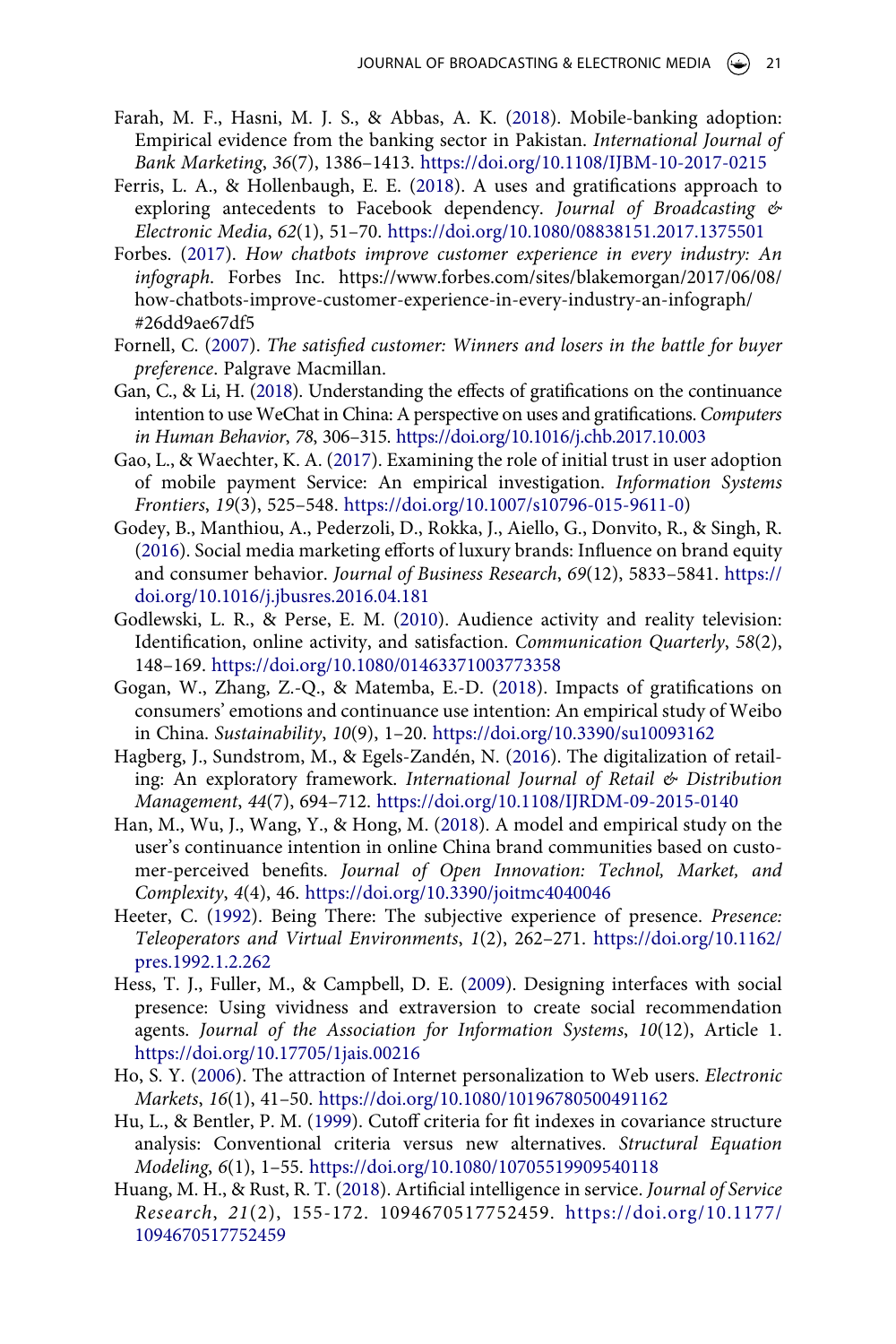- <span id="page-22-4"></span>James, M. L., Wotring, C. E., & Forrest, E. J. ([1995](#page-5-3)). An exploratory study of the perceived benefits of electronic bulletin board use and the impact on other communication activities. *Journal of Broadcasting & Electronic Media*, *39*(1), 30–50. <https://doi.org/10.1080/08838159509364287>
- <span id="page-22-0"></span>Jovic, D. ([2020\)](#page-2-6). *The future is now – 37 fascinating chatbot statistics*. Smallbizgenius. [https://www.smallbizgenius.net/by-the-numbers/chatbot](https://www.smallbizgenius.net/by-the-numbers/chatbot-statistics/#gref)[statistics/#gref](https://www.smallbizgenius.net/by-the-numbers/chatbot-statistics/#gref)
- <span id="page-22-13"></span>Jung, J.-H., & Shin, J.-I. ([2019](#page-8-2)). The effect of choice attributes of internet specialized banks on integrated loyalty: The moderating effect of gender. *Sustainability*, *11*  (24), 7063. <https://doi.org/10.3390/su11247063>
- <span id="page-22-15"></span>Kahneman, D. ([2011](#page-18-0)). *Thinking, fast and slow*. Farrar, Straus and Giroux.
- <span id="page-22-14"></span>Kees, J., Berry, C., Burton, S., & Sheehan, K. ([2017](#page-11-1)). An analysis of data quality: Professional panels, student subject pools, and Amazon's Mechanical Turk. *Journal of Advertising*, *46*(1), 141–155. [https://doi.org/10.1080/00913367.2016.](https://doi.org/10.1080/00913367.2016.1269304) [1269304](https://doi.org/10.1080/00913367.2016.1269304)
- <span id="page-22-11"></span>Kim, A. J., & Ko, E. [\(2010\)](#page-8-3). Impacts of luxury fashion brand's social media marketing on customer relationship and purchase intention. *Journal of Global Fashion Marketing*, *1*(3), 164–171. [https://doi.org/10.1080/20932685.2010.](https://doi.org/10.1080/20932685.2010.10593068) [10593068](https://doi.org/10.1080/20932685.2010.10593068)
- <span id="page-22-12"></span>Kim, A. J., & Ko, E. [\(2012\)](#page-8-3). Do social media marketing activities enhance customer equity? An empirical study of luxury fashion brand. *Journal of Business Research*, *65*(10), 1480–1486. <https://doi.org/10.1016/j.jbusres.2011.10.014>
- <span id="page-22-6"></span>LaRose, R. [\(2010](#page-6-5)). The problem of media habits. *Communication Theory*, *20*(2), 194–222. <https://doi.org/10.1111/j.1468-2885.2010.01360.x>
- <span id="page-22-7"></span>LaRose, R. ([2015](#page-6-5)). The psychology of interactive media habits. In S. S. Sundar (Ed.), *The handbook of the psychology of communication technology (pp. 356–383).* Wiley. <https://doi.org/10.1002/9781118426456.ch16>
- <span id="page-22-2"></span>Lin, A. C. ([2006\)](#page-3-4). Predicting satellite radio adoption via listening motives, activity, and format preference. *Journal of Broadcasting & Electronic Media*, *50*(1), 140–159. [https://doi.org/10.1207/s15506878jobem5001\\_8](https://doi.org/10.1207/s15506878jobem5001_8)
- <span id="page-22-3"></span>Liu, I. L. B., Cheung, C. M. K., & Lee, M. K. O. ([2016\)](#page-4-2). User satisfaction with microblogging: Information dissemination versus social networking. *Journal of the Association for Information Science and Technology*, *67*(1), 56–70. [https://doi.](https://doi.org/10.1002/asi.23371) [org/10.1002/asi.23371](https://doi.org/10.1002/asi.23371)
- <span id="page-22-10"></span>Lu, B., Fan, W., & Zhou, M. [\(2016](#page-8-4)). Social presence, trust, and social commerce purchase intention: An empirical research. *Computers in Human Behavior*, *56*, 225–237. <https://doi.org/10.1016/j.chb.2015.11.057>
- <span id="page-22-9"></span>Oliver, R. [\(1997\)](#page-8-5). *Satisfaction: A behavioral perspective on the consumer*. McGraw Hill Companies Inc.
- <span id="page-22-5"></span>Oliver, R. L. ([1980](#page-6-6)). A cognitive model of the antecedents and consequences of satisfaction decisions. *Journal of Marketing Research*, *17*(4), 460–469. [https://doi.](https://doi.org/10.2307/3150499) [org/10.2307/3150499](https://doi.org/10.2307/3150499)
- <span id="page-22-1"></span>Papacharissi, Z., & Mendelson, A. [\(2011\)](#page-2-0). Toward a new(er) sociability: Uses, gratifications and social capital on Facebook. In S. Papathanassopoulos (Ed.), *Media perspectives for the 21st century* (pp. 212–230). Routledge.
- <span id="page-22-8"></span>Papacharissi, Z., & Rubin, A. [\(2010\)](#page-7-3). Predictors of Internet use.*Journal of Broadcasting & Electronic Media*, *44*(2), 175–196. [https://doi.org/10.1207/](https://doi.org/10.1207/s15506878jobem4402_2) [s15506878jobem4402\\_2](https://doi.org/10.1207/s15506878jobem4402_2)